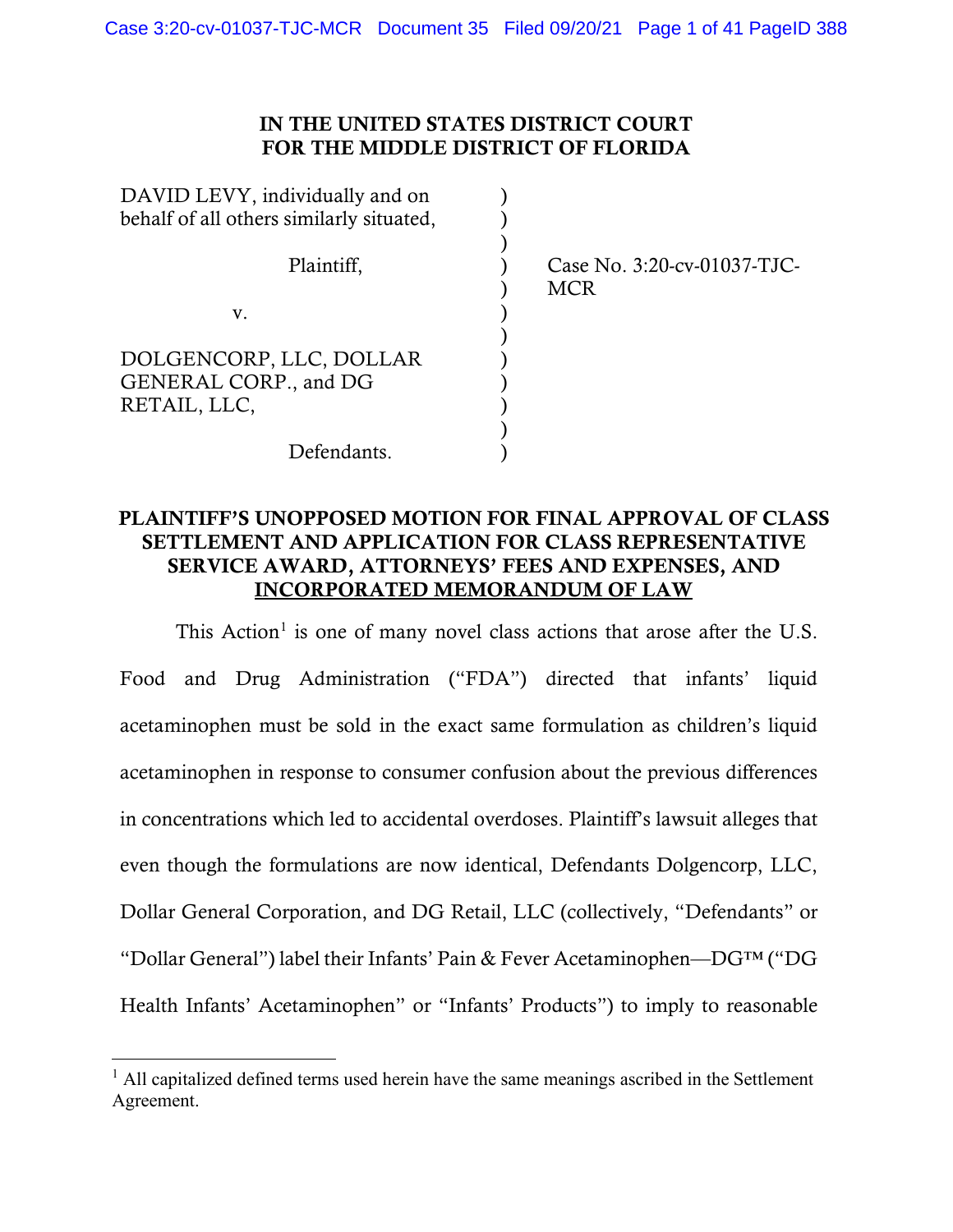consumers that it is specially formulated or otherwise uniquely suitable for infants.

Taking into account the inherent risk in litigation for both sides, the Parties negotiated the Settlement Agreement attached as *Exhibit A*. The settlement is an outstanding result and consists of meaningful injunctive relief and Dollar General's agreement to a common fund of \$1,800,000.00, which will cover payment to Class Members for Approved Claims, the Fee Award, Settlement Administration Expenses and the Class Representative Service Award.

The Parties now seek Final Approval of the Settlement Agreement. In further support of this Motion, the Parties submit a Joint Declaration of Class Counsel Melissa Weiner, Rachel Dapeer, Scott Edelsberg, and Andrew Shamis, attached as *Exhibit B* ("Joint Decl."), and a Declaration of Gina M. Intrepido-Bowden, the Settlement Administrator, attached as *Exhibit C* ("Intrepido-Bowden Decl.").

The Parties respectfully request that the Court: (1) grant final approval of the Settlement and certify for settlement purposes the Settlement Class, pursuant to Fed. R. Civ. P. 23(b)(3) and (e); (2) appoint the Plaintiff as Named Class Representative; (3) appoint as Class Counsel the undersigned attorneys; (4) approve Plaintiff's requested Class Representative Service Award; (5) award Class Counsel the Fee Award; and (6) enter final judgment dismissing the Action with prejudice.

962131.2 1 Based on the controlling Eleventh Circuit standards, and supporting facts, the Settlement is fair, adequate, and reasonable and should therefore be finally approved.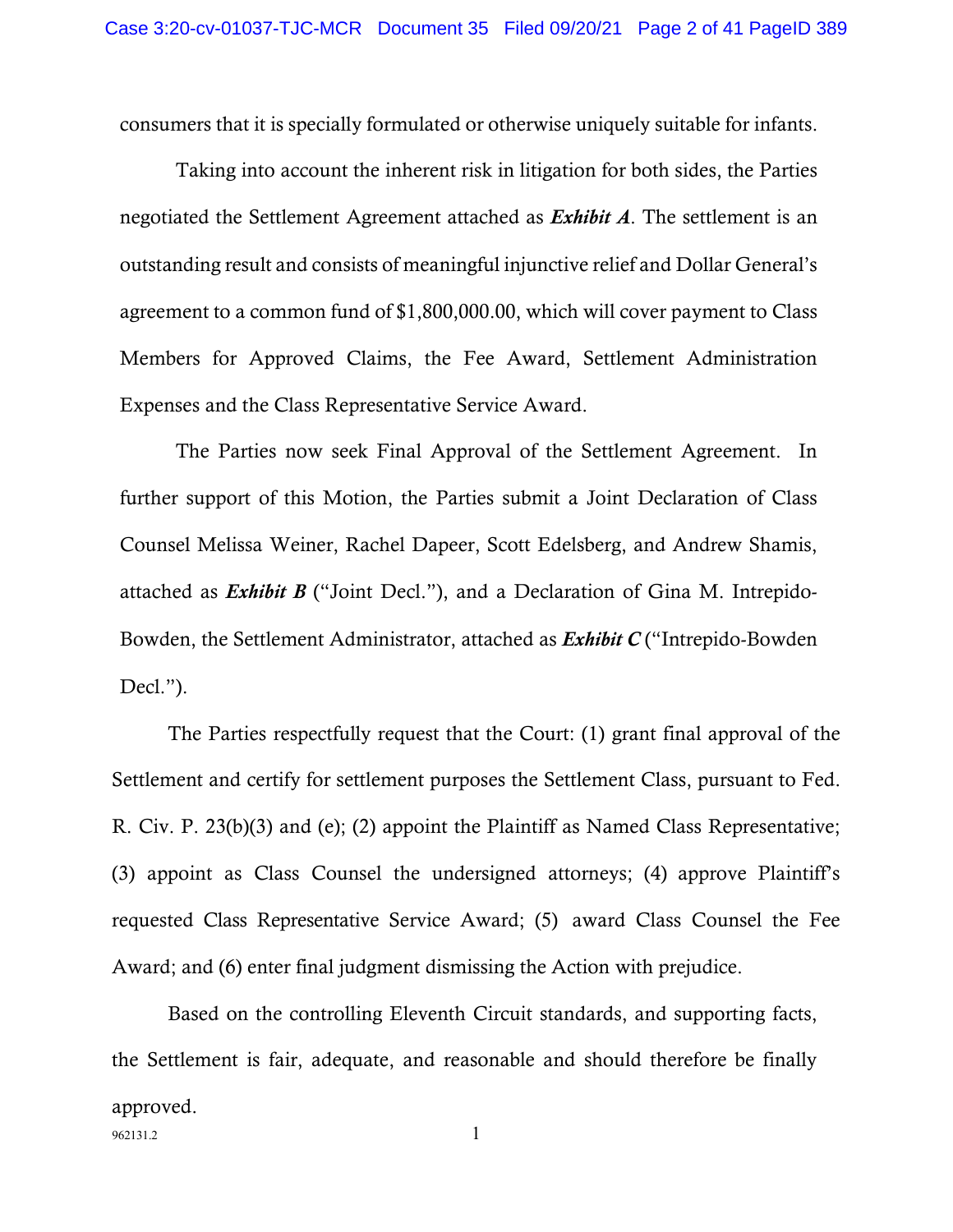### I. INTRODUCTION

962131.2 2 Dollar General sold its Infants' Pain & Fever Acetaminophen ("Infants' or Infants' Products), a private label product, alongside brand-name acetaminophen products such as Infants' Tylenol and Children's Tylenol. Ten years ago, the Infants' Products was only available with a concentration of 80 mg/mL of acetaminophen, and the Children's Pain & Fever Acetaminophen ("Children's" and together with Infants', the "Products") was only available with a concentration of 160 mg/5 mL of acetaminophen. In May 2011, after several well-publicized child deaths, manufacturers (including Dollar General) changed Infants' to 160 mg/5 mL, the same concentration as Children's, to avoid confusion and possible overdose. Since then, Plaintiff alleges that the only differences in liquid acetaminophen marketed for infants versus children have been the price and dosing instrument included with the products (i.e. Defendants' Infants' Products come with a syringe while the Children's Products come with a plastic cup). Both of the Products contain the same concentration of acetaminophen and are interchangeable according to Plaintiff. As such, Plaintiff alleges that both Products are suitable for infants and children. Plaintiff sued Dollar General for allegedly marketing the Infants' Product as indicating to reasonable consumers that it is specially formulated for infants and charging a price premium up to *three* times as much per ounce—despite the fact that the Infants' Product contains the same active ingredient and formulation (i.e. 160 mg per 5 mL of acetaminophen) that is contained in a bottle of Defendants' Children's Products. Plaintiff sued Dollar General for such premiums, asserting claims for Florida's consumer protection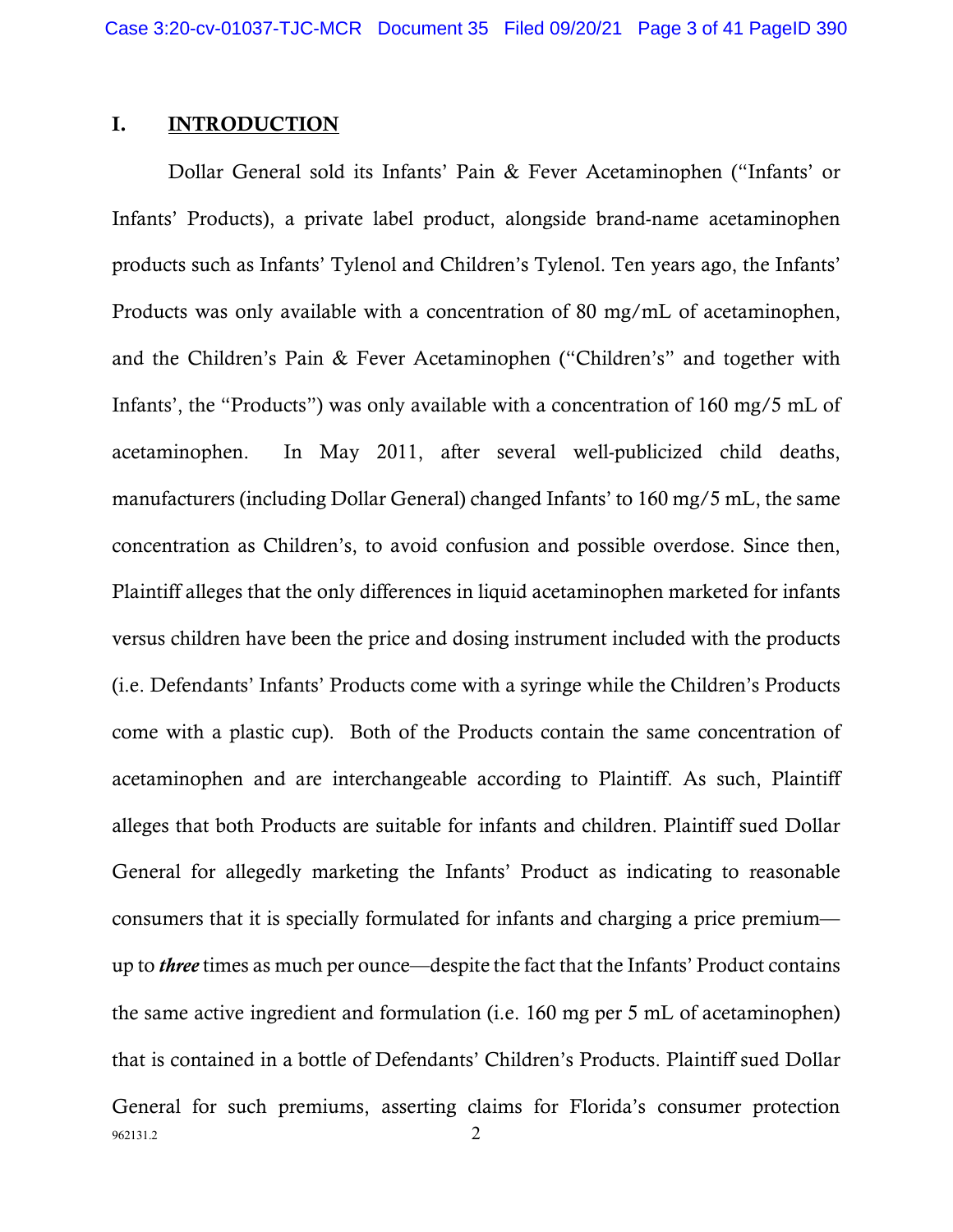statutes, as well as claims for breach of the Magnuson-Moss Warranty Act and unjust enrichment.

The Settlement Agreement is the result of a multi-month mediation process with the assistance of the well-respected mediator, the Honorable Morton Denlow (ret.). The parties participated in a lengthy formal mediation and several months of followup efforts, which resulted in the executed Settlement Agreement. The Parties agreed to settle the Action to avoid the risks and uncertainties associated with continued litigation.

On May 19, 2021, the Court entered its Order Preliminarily Approving Class Action Settlement and Certifying the Settlement Class, DE # 29 (the "Preliminary Approval Order"), which further directed that notice be provided to the Settlement Class and established a deadline for filing this Motion, and for requests for exclusions and Objections to be filed with the Court.

### II. MOTION FOR FINAL APPROVAL

#### A. Procedural History

962131.2 3 On September 15, 2020, Plaintiff filed a class action complaint on behalf of himself and all others similarly situated based on Defendants' alleged false and deceptive labeling of the Infants' Products and seeking restitution and damages for the difference in price between Dollar General's Infants' Products and Children's Products. [DE #1] Before filing his Complaint, Plaintiff provided pre-suit notice to Defendants. Joint Decl. ¶ 3. During this pre-suit time period, the Parties and their respective counsel first engaged in extensive direct negotiations over multiple months in the spring and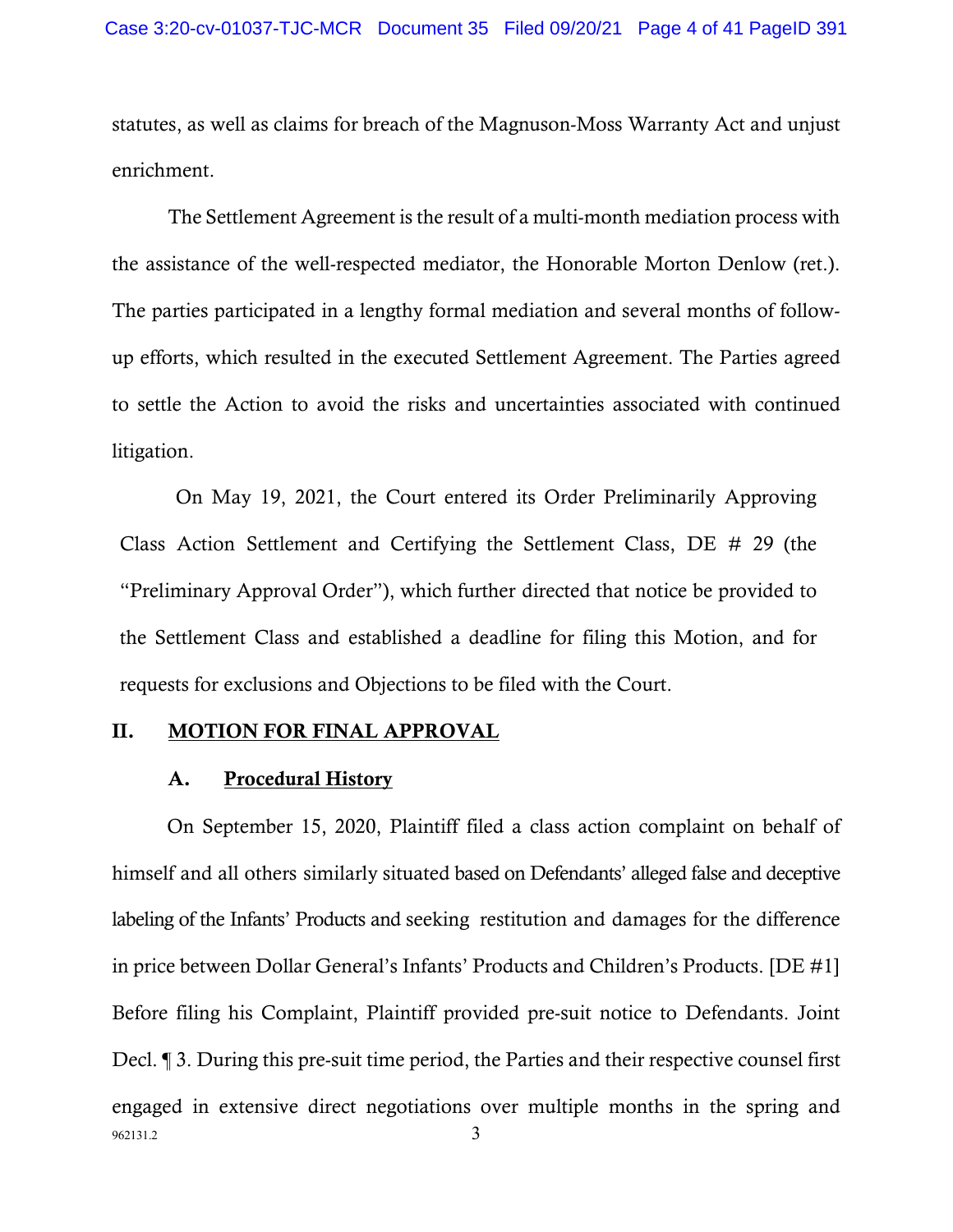summer of 2020. *Id*. Then, after filing, the Parties engaged in extensive arm's-length negotiations under the supervision of Judge Denlow, who is a retired Article III judge from the Northern District of Illinois and now an experienced mediator with JAMS. *Id.*  $\parallel$  4. The Parties' mediation efforts included a formal mediation on October 12, 2020. *Id*. After the mediation, the Parties spoke every few days with Judge Denlow until the final material terms were agreed to. *Id*. In working with the mediator, the Parties exchanged multiple rounds of settlement proposals related to all aspects of settlement, eventually reaching an agreement in principle in early November 2020. *Id* ¶ 6. The result was the Parties' Settlement Agreement, which will resolve this Action in a manner that is fair, reasonable, and reflects the best interests of the Settlement Class as a whole and avoids the expense, burden, and risks associated with further protracted, complex, class action litigation. *Id*. ¶¶ 14,16-21, 33.

On February 2, 2021, Plaintiff and Class Counsel filed their Unopposed Motion for Preliminary Approval. [DE #22]. On May 19, 2021, the Court entered the Preliminary ApprovalOrder that, *inter alia*, directed that Notice be disseminated and established deadlines for the filing of this Motion, the timely submission of Objections or opt-outs, and set a date for the Final Approval Hearing. [DE #29].

#### B. Summary of the Settlement Terms

The Settlement terms are detailed in the Settlement Agreement. *See* Ex. A. The following is a summary of its material terms.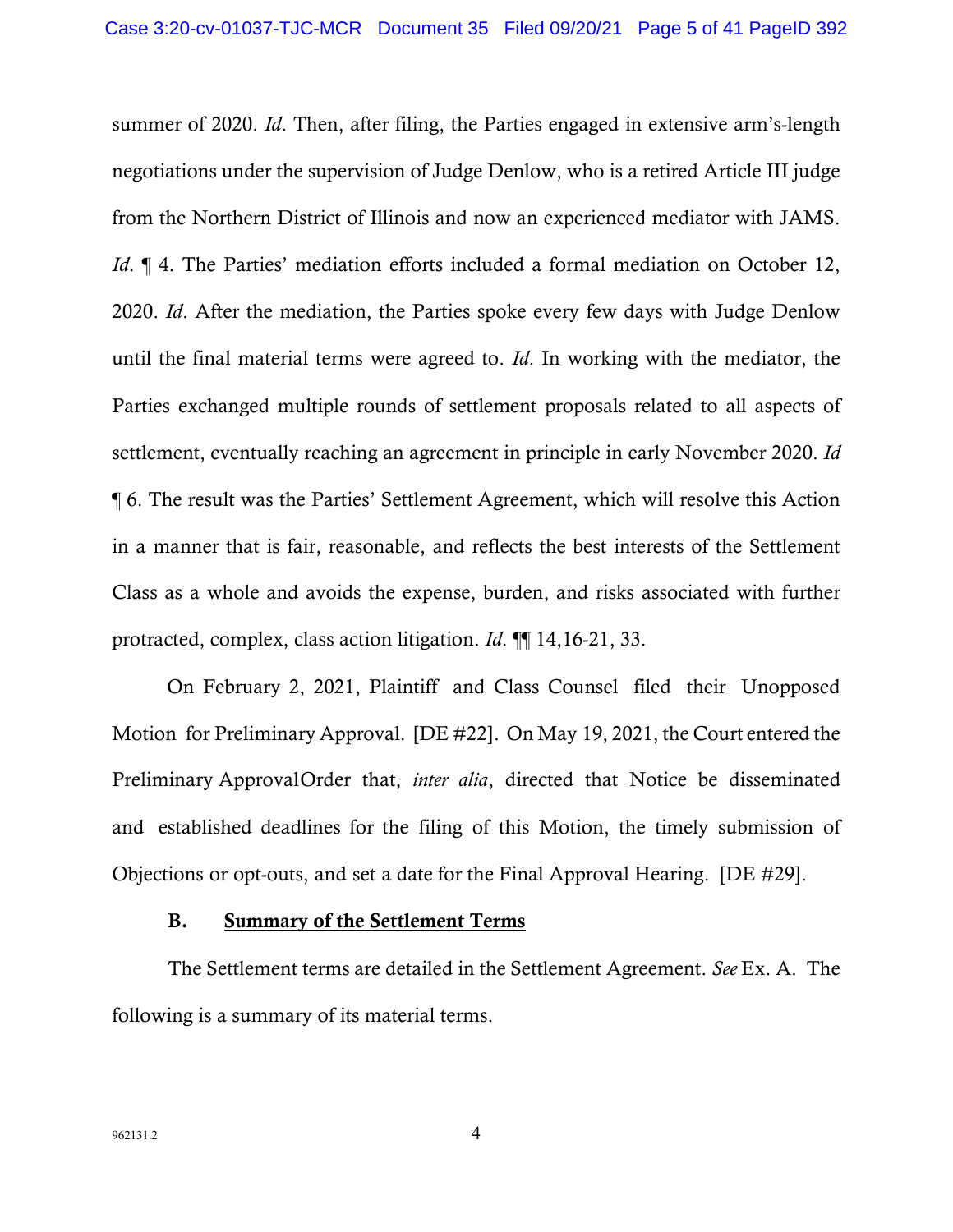### 1. The Settlement Class

The Settlement Class is defined as:

[A]ll individuals in the United States who purchased DG Health Infants' Acetaminophen within the Class Period for personal or household use.

Agreement § 2(*l*). Excluded from the Class are: (a) Defendants; (b) the officers, directors, or employees of Defendants and their immediate family members; (c) any entity in which Defendants have a controlling interest; (d) any affiliate, legal representative, heir, or assign of Defendants; (e) all federal court judges who have presided over this Action and their immediate family members; (f) all persons who submit a valid request for exclusion from the Class; and (g) those who purchased the DG Health Infants' Acetaminophen for the purpose of resale or for use in a business setting. *Id.* § 2(*l*).

#### 2. Monetary Relief

The Settlement Agreement obligates Defendants to establish a Claim Fund in the amount of \$1.8 million which shall be used to: (i) pay all payments to Settlement Class Members who submit Approved Claims; (ii) pay the Fee Award; (iii) pay any awarded Class Representative Service Award; (iv) pay Claim Fund Expenses; and (v) pay any Settlement Administration Expenses. Agreement § 2(g). In order to receive a payment from the Claim Fund, Settlement Class Members must complete an online or paper Claim Form. Each Settlement Class member who timely filed a valid Claim Form shall become entitled to a distribution payment payable by check.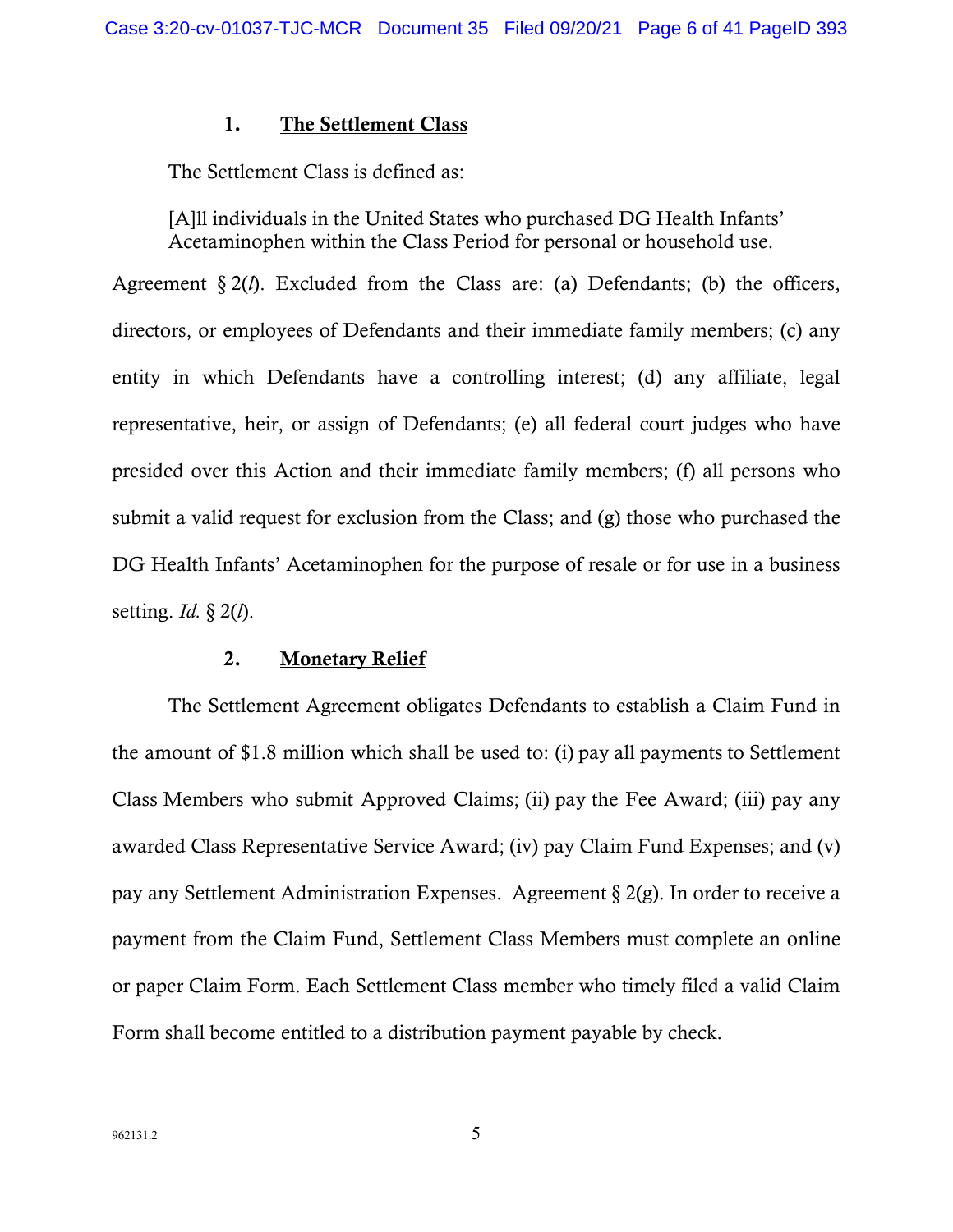Each Settlement Class member who timely files a valid Claim Form shall receive a cash distribution payable by check for \$1.70 per Infants' Product for all claims submitted with proof of purchase, and \$1.70 per Infants' Product up to a maximum \$5.10 without proof of purchase. Agreement §§ 2(g), 5(b). The Claim Fund is a common fund that will also cover the Fee Award, the Class Representative Service Award, if any, certain notice and administration costs, and Claim Fund Expenses. *Id.* Defendants previously funded an escrow account with the estimated Settlement Administration Expenses pursuant to the Settlement Agreement. *Id.* § 5(b)(1). Within three days of the Court entering the Final Settlement Order and Judgment, Defendants will deposit the remainder of the \$1.8 million. *Id.*

# 3. Injunctive Relief

In addition to the monetary relief described above, Dollar General agreed to meaningful injunctive relief that directly addresses Plaintiff's concerns and allegations. Specifically, Dollar General will not sell DG Health Infants' Acetaminophen unless it states that the liquid medicine in the Infants' Product contains the same concentration of liquid acetaminophen that is in DG Health Children's Acetaminophen or language on the labeling/packaging that is substantially similar.<sup>[2](#page-6-0)</sup> Agreement  $\S 5(a)(i)(1)$ .

<span id="page-6-0"></span><sup>&</sup>lt;sup>2</sup> Dollar General agrees to adhere to this restriction by 360 days following the Effective Date (i.e., the Injunctive Relief Effective Date). Agreement  $\S 5(a)(i)(1)$ . Sales of DG Health Infants' Acetaminophen manufactured prior to the Injunctive Relief Effective Date, or during the time Dollar General is using reasonably diligent efforts under the circumstances to modify its current packaging as required by the Settlement Agreement, shall not constitute a violation of the Settlement Agreement or be subject to any claims. *Id.* § 5(a)(ii). Dollar General is permitted to sell its existing inventory (including existing packaging and/or labeling) at the time of the Injunctive Relief Effective Date for a period of 360 days after the Injunctive Relief Effective Date. *Id.*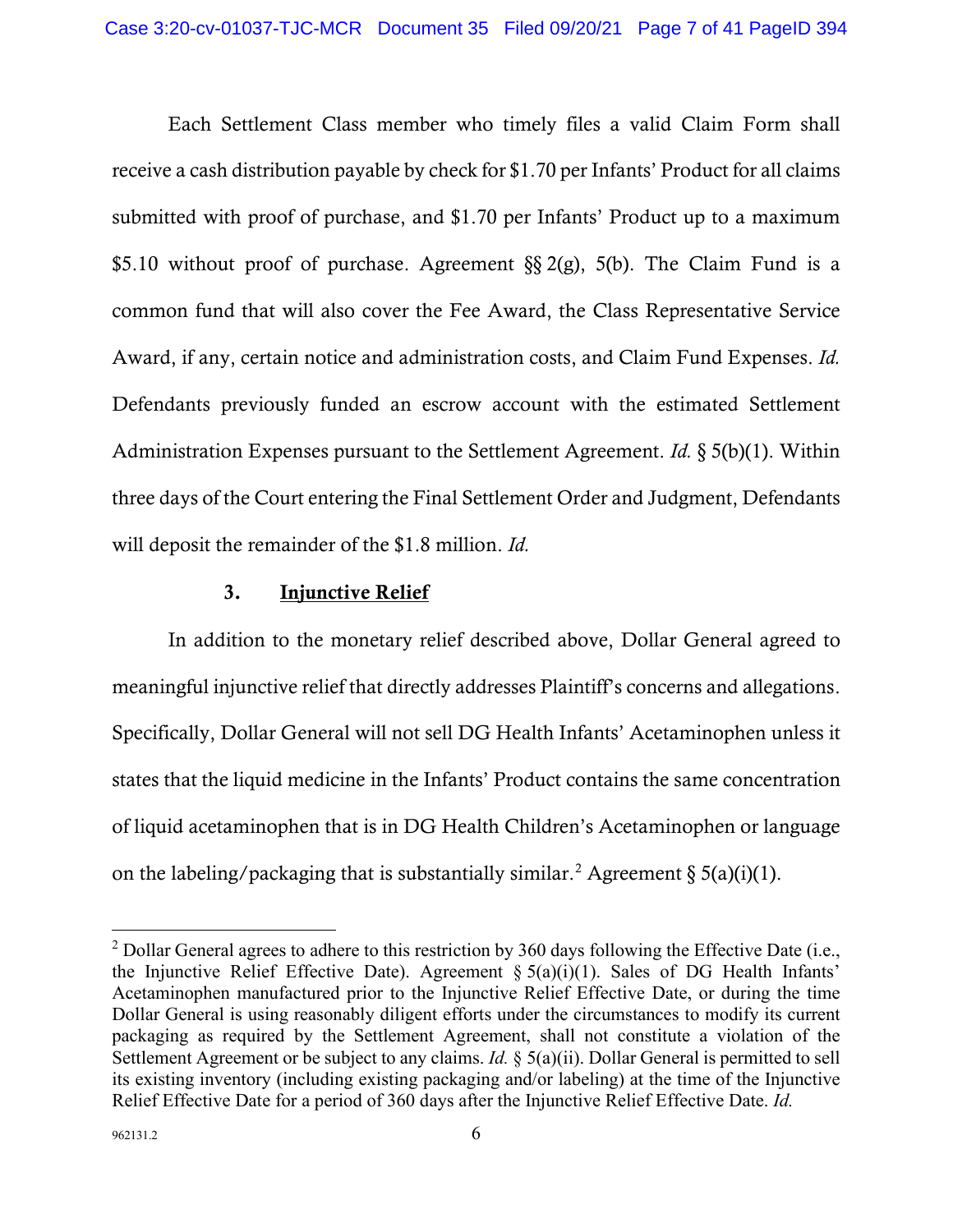#### 4. Class Release

In exchange for the benefits conferred by the Settlement, all Settlement Class Members will be deemed to have released Dollar General from claims related to the subject matter of the Action. The detailed release language is found in Section 9 of the Agreement.

#### 5. Settlement Notice

The Parties have successfully completed the Notice Program. Joint Decl. ¶ 8. The Notice Program was designed to and did provide the best notice practicable and consisted of notice by publication, mail and email. *See* Agreement §§ 7(b); Joint Decl. ¶ 9. All costs of the Settlement Administrator shall be paid out of the Settlement Fund. Agreement § 7(b). The Notice Program was reasonably calculated under the circumstances to apprise the Settlement Class of the pendency of the Action, the terms of the Settlement, Class Counsel's attorneys' fee application and request for Class Representative Service Award for Plaintiff, and their rights to opt-out of the Settlement Class or object to the Settlement. Intrepido-Bowden Decl. ¶¶ 10-27; Joint Decl. ¶10. The Notices and Notice Program constituted sufficient notice to all persons entitled to notice and satisfied all applicable requirements of law including, but not limited to, Rule 23 and the constitutional requirement of due process. Preliminary Approval Order ¶ 8; Intrepido -Bowden Decl. ¶34; Joint Decl. ¶11.

#### 6. Settlement Termination

962131.2 7 Either Party has the right to terminate the Settlement Agreement if it is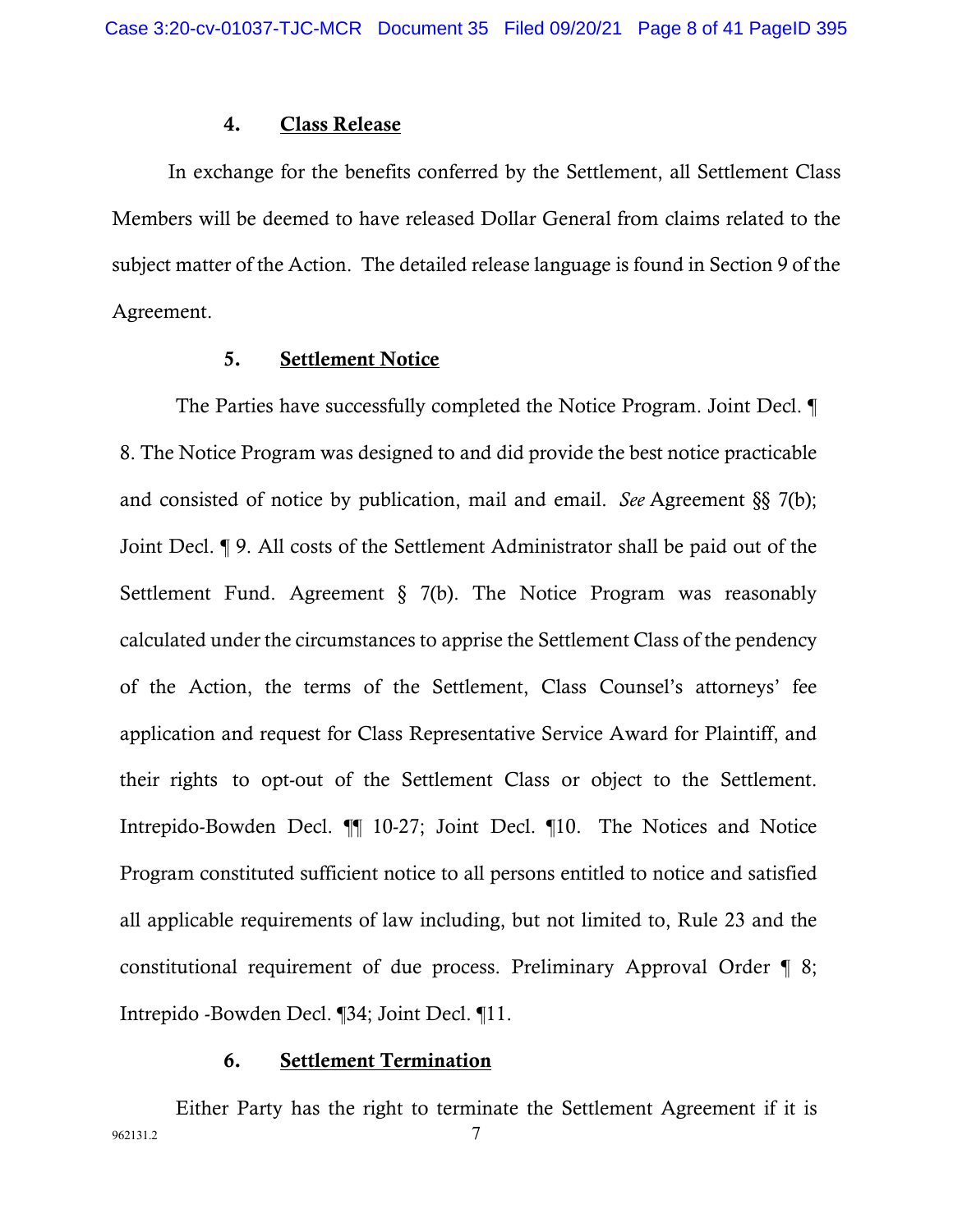rejected or materially modified by the Court or an appellate court. Agreement § 11. Dollar General also has the right to terminate the Settlement Agreement if more than 100 Settlement Class Members from among the total Settlement Class exercise their right to opt-out of the Settlement. Agreement  $\S 11(a)(vi)$ . The Opt-Out Period ends 17 days before the Final Approval Hearing. To date, there is only one opt-out, making it unlikely the 100 required to terminate the Settlement will be reached. Joint Decl. ¶ 12.

#### 7. Service Award

Pursuant to the Settlement Agreement, Class Counsel are entitled to request a Class Representative Service Award of \$5,000 for the Named Class Representative. Agreement § 6(b). If the Court approves it, the Service Award will be paid from the Claim Fund and will be in addition to any other relief to which the Class Representative is entitled as a Settlement Class Member. *See id.* The Class Representative Service Award will compensate Class Representative for his time and effort in the Action, and for the risks he undertook in prosecuting the Action against Defendants.

### 8. Attorneys' Fees and Costs

Class Counsel are entitled to request attorneys' fees of up to 33.33% of the Claim Fund, plus reimbursement of litigation costs. Agreement § 6(a). The Parties negotiated and reached an agreement regarding attorneys' fees and costs only after reaching agreement on all other material terms of the Settlement Agreement. Joint

962131.2 8 Decl. ¶¶13, 27.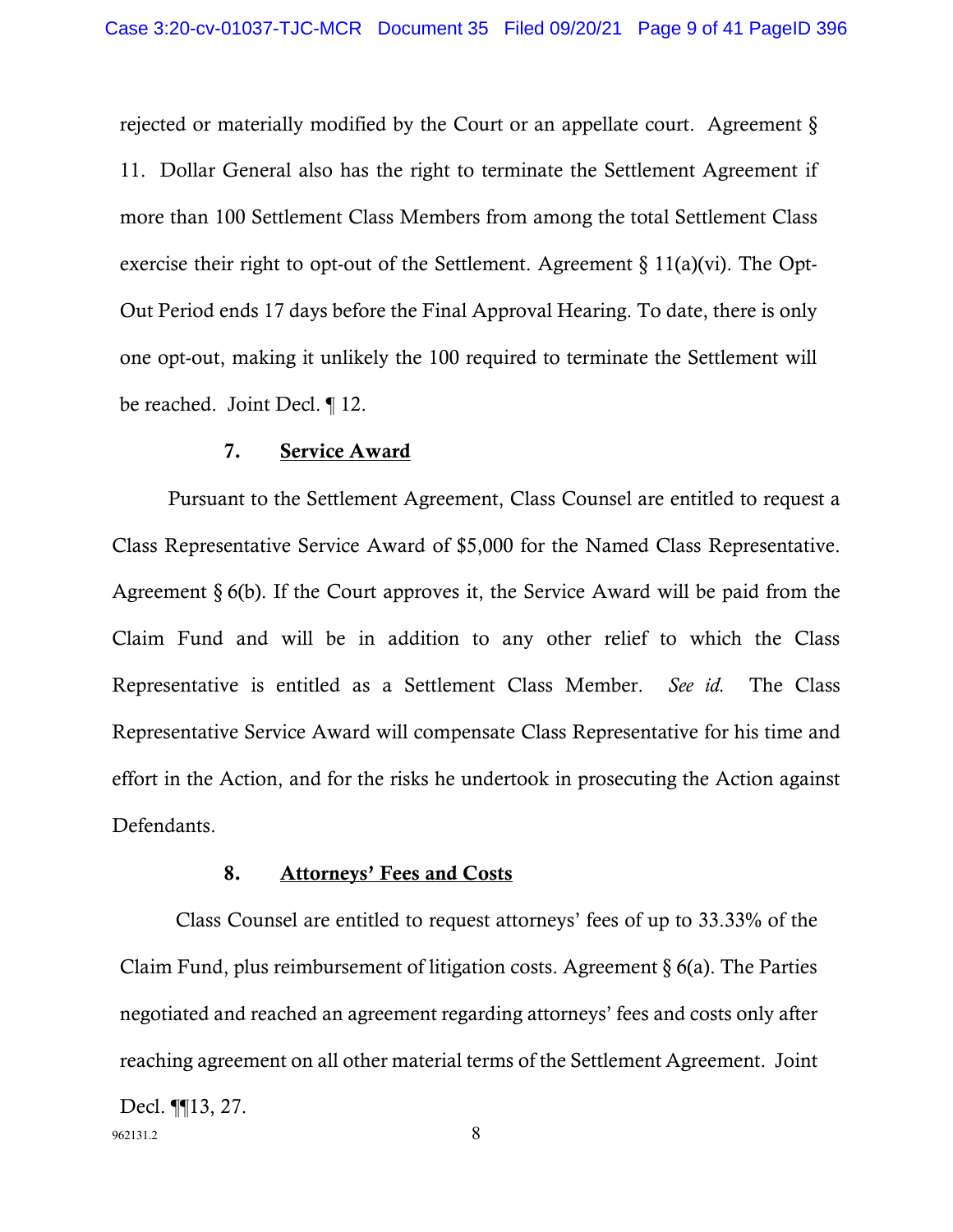### C. Argument

Court approval is required for settlement of a class action. Fed. R. Civ. P. 23(e). The federal courts have long recognized a strong policy and presumption in favor of class settlements. The Rule 23(e) analysis should be "'informed by the strong judicial policy favoring settlements as well as the realization that compromise is the essence of settlement.'" *Cotter v. Checkers Drive-In Rests., Inc.*, No. 8:19-cv-1386-VMC-CPT, 2021 U.S. Dist. LEXIS 160592, at \*21 (M.D. Fla. Aug. 25, 2021) (citing *In re Chicken Antitrust Litig. Am. Poultry*, 669 F.2d 228, 238 (5th Cir. 1982)). In evaluating a proposed class settlement, the court "will not substitute its business judgment for that of the parties; 'the only question . . . is whether the settlement, taken as a whole, is so unfair on its face as to preclude judicial approval.'" *Gevaerts v. TD Bank, N.A.*, No. 11:14-cv-20744-RLR, 2015 U.S. Dist. LEXIS 150354, at \*12 (S.D. Fla. Nov. 5, 2015) (quoting *Rankin v. Rots*, 2006 WL 1876538, at \*3 (E.D. Mich. June 28, 2006). Class settlements minimize the litigation expenses of the parties and reduce the strain that litigation imposes upon already scarce judicial resources. Therefore, federal courts recognize "in class action suits, there is an overriding public interest in favor of settlement." *Canupp v. Sheldon*, No. 2:04-cv-260-FTM-99DNF, 2009 U.S. Dist. LEXIS 113488, at \*14 (M.D. Fla. Nov. 23, 2009). The Settlement Agreement here is more than sufficient under Rule 23(e), and Final Approval is clearly warranted.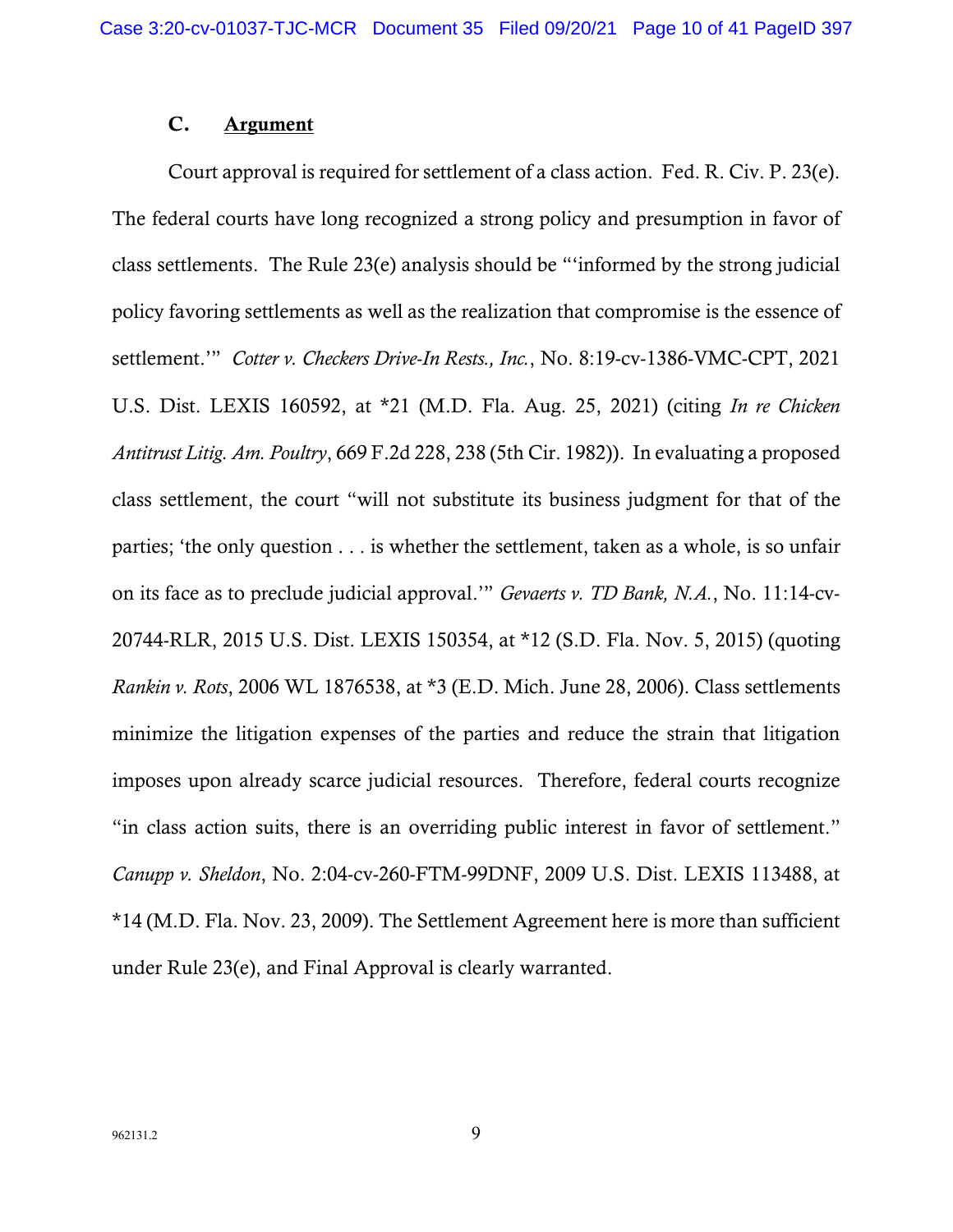# 1. The Court Has Personal Jurisdiction Over the Settlement Class Because Settlement Class Members Received Adequate Notice and an Opportunity to Be Heard.

In addition to having personal jurisdiction over the Plaintiff, who is a party to this Action, the Court also has personal jurisdiction over all members of the Settlement Class because they received the Notice and due process. *See Phillips Petroleum Co. v. Shutts*, 472 U.S. 797, 811-12 (1985) (citing *Mullane v. Cent. Hanover Bank & Trust Co*., 339 U.S. 306, 314-15 (1950)); *see also In re Prudential Ins. Co. of Am. Sales Practices Litig*., 148 F.3d 283, 306 (3d Cir. 1998).

# (a) The Best Notice Practicable Was Furnished.

The Notice Program was comprised of three parts: (1) publication notice through a digital campaign; (2) establishment of a settlement website; and (3) direct notice (along with a Claim Form) by email or mail to available addresses. Agreement § 7(b); Intrepido-Bowden Decl. ¶¶ 4-5, 33.

 $962131.2$  10 Each facet of the Notice Program was timely and properly accomplished. Intrepido-Bowden Decl.¶¶ 10-27. The Settlement Administrator received data from Dollar General that identified the names and contained a phone number and/or email address which identified 76,598 unique records, 68,295 contained at least one email address. Intrepido-Bowden Decl. ¶¶ 6-7. JND performed a reverse phone number search on the records to identify 39,728 additional emails and 12,098 additional addresses. *Id.* ¶ 7 On June 8, 2021, the Settlement Administrator sent Email Notice to 103,698 Settlement Class Members. *Id.* ¶¶ 7-9. As of June 16, 2021, Email Notice to 15,553 Settlement Class Members "bounced back" as undeliverable, prompting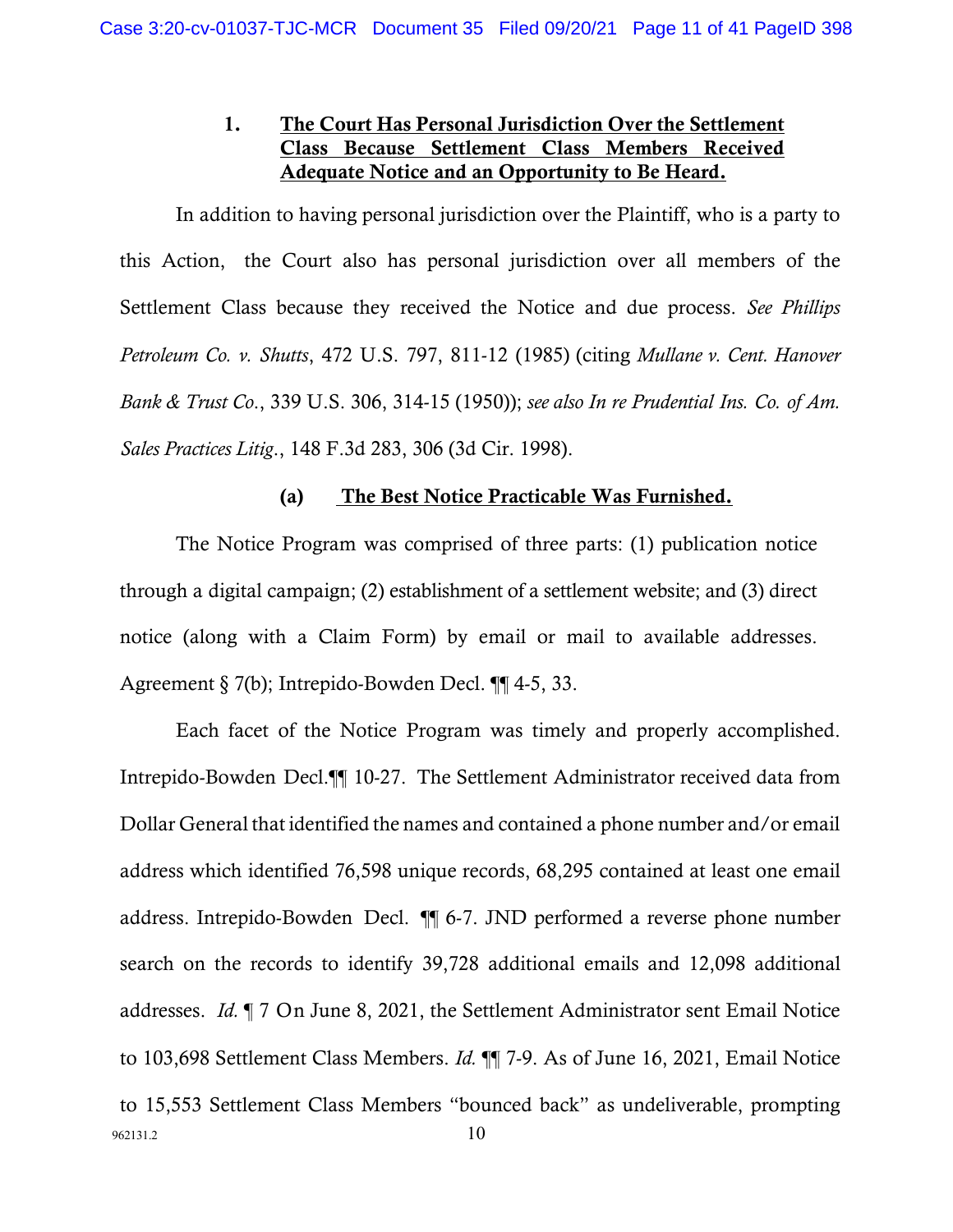5,473 additional postcard notices to be mailed. *Id.* ¶12. Pursuant to the Preliminary Approval Order, JND mailed the Court-approved Mailed Notice by USPS mail, postage prepaid, to 6,980 potential Settlement Class Members. *Id.* ¶13. As of September 15, 2021, 94,381 Settlement Class Members received Email or Mail Notice. *Id.* at ¶14. While the Claim Administrator has not yet completed the review of submitted claims, based on a generous assumption regarding claim validity, no Settlement Class Member will receive a *pro rata* reduction. *Id.* at ¶32

On July 19, 2021, JND launched a digital effort which delivered a total of 294,047,825 impressions. *Id.* at ¶15. The ads targeted Settlement Class Members and provided a direct link to the Settlement Website. *Id.* On June 8, 2021, JND distributed a national press release to over 15,000 outlets which was picked up 215 times with a potential audience of 133 million people. *Id.* at ¶21.The Settlement Website, www.DGInfantAcetaminophenSettlement.com, went active on June 6, 2021, hosting copies of important case documents, answers to frequently asked questions, contact information for Class Counsel and the Settlement Administrator, the link to electronically file the Claim Form, and all information required by the Preliminary Approval Order. *Id.* ¶ 22*.* As of September 15, 2021, the Settlement Website has tracked 144,764 unique users who registered 328,780 page views. *Id.* ¶ 23. In addition, a toll-free number, 1-833-722-0894, was established and has been operational since June 4, 2021. *Id.* ¶ 24. JND also established a Settlement email address,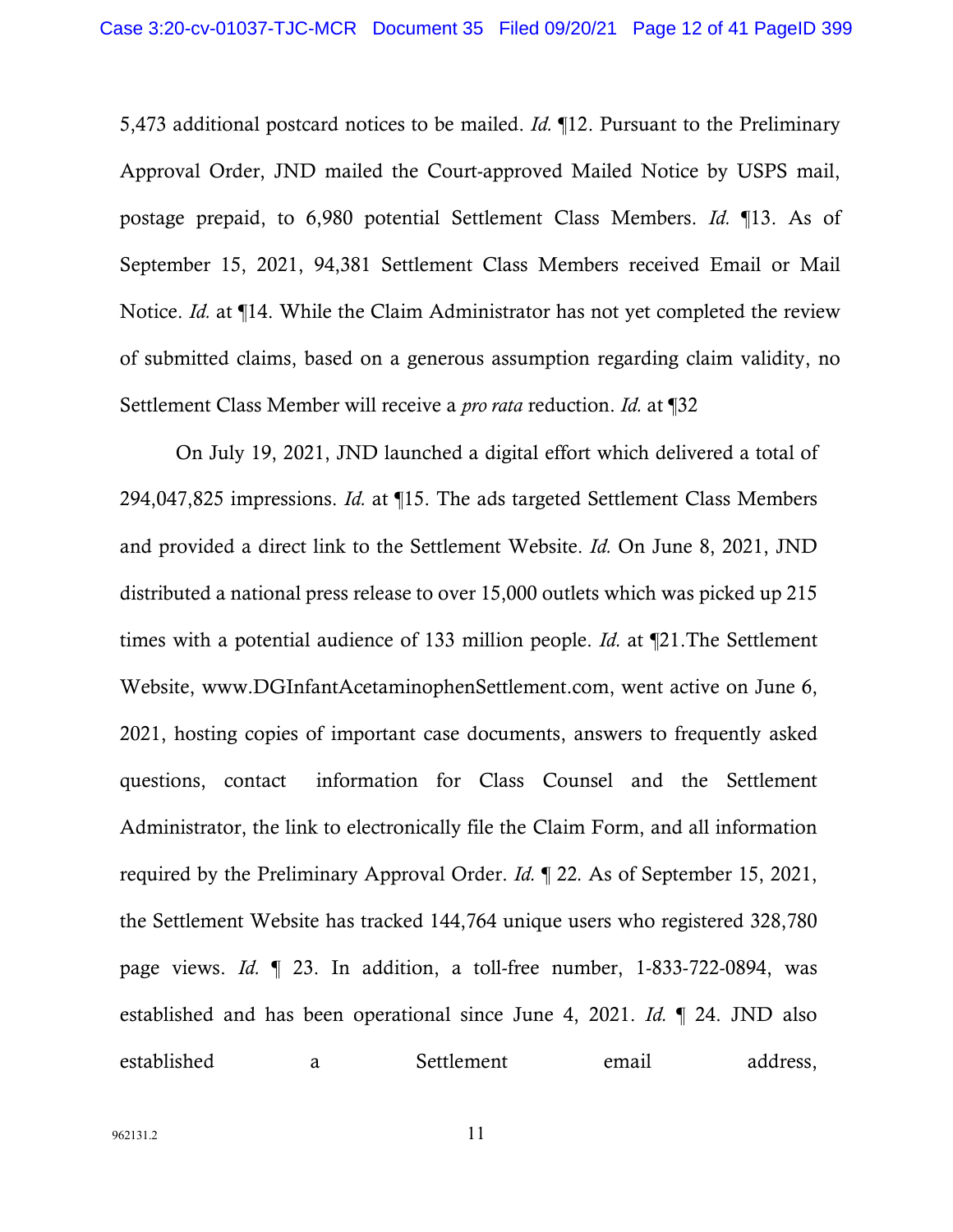info@DGInfantAcetaminophenSettlement.com, and a Post Office address. *Id.* ¶ 25. By calling or emailing, Settlement Class Members are able to obtain Settlement information, 24 hours a day, 7 days a week. *Id.* As of September 15, 2021,the tollfree number has received 36 calls and 125 emails. *Id.* ¶¶ 24-25.

# (b) The Notice Program Was Reasonably Calculated to Inform Settlement Class Members of Their Rights.

962131.2 12 The Court-approved Notice Program satisfied due process requirements because they described "the substantive claims . . . [and] contain[ed] information reasonably necessary to makea decision to remain a class member and be bound by the final judgment." *Williams v. Bluestem Brands, Inc.*, No. 8:17-cv-1971-T-27AAS, 2019 U.S. Dist. LEXIS 56655, at \*11 (M.D. Fla. Apr. 2, 2019) (quoting *In re Nissan Motor Corp. Antitrust Litig*., 552 F.2d at 1104-05). The Notices, among other things, defined the Settlement Class, described the release to Dollar General under the Settlement, as well as the amount and proposed distribution of the Claim Fund, and informed Settlement Class members of their right to opt-out or object, the procedures for doing so, and the time and place of the Final Approval Hearing. It also notified Settlement Class members that a final judgment would bind them unless they opted out, and told them where they could get more information – for example, at the Settlement Website that has a copy of the Settlement Agreement and Notice, as well as other important documents. Further, the Notice described Class Counsel's intention to seek attorneys' fees of up to 33.33% of the Claim Fund, plus expenses, and a Class Representative Service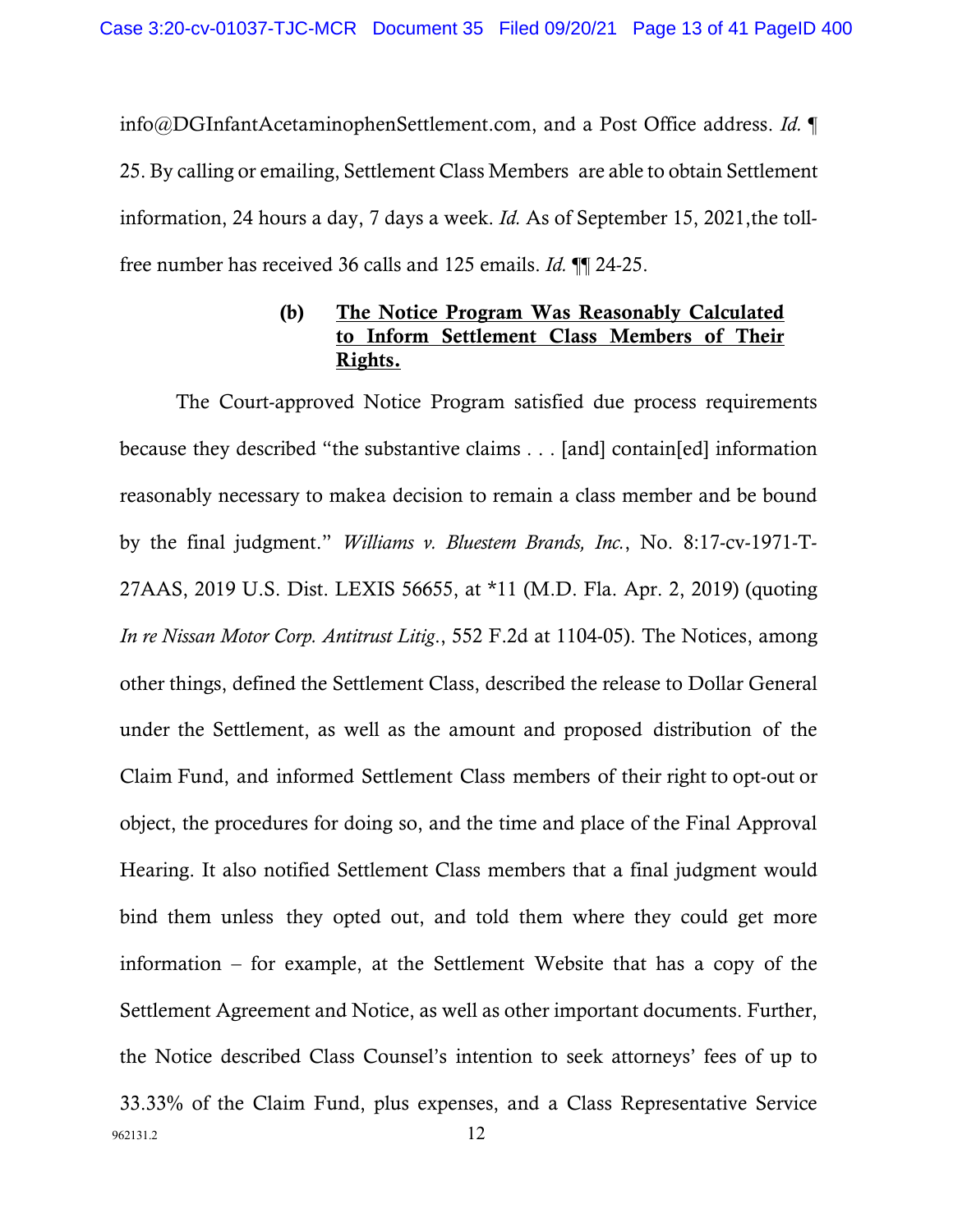Award. Hence, Settlement Class Members were provided with the best practicable notice that was "reasonably calculated, under [the] circumstances, to apprise interested parties of the pendency of the action and afford them an opportunity to present their objections." *Shutts*, 472 U.S. at 812 (quoting *Mullane*, 339 U.S. at 314-15); *see* Intrepido-Bowden Decl., Exhibits B and E.

As of September 17, 2021, the Settlement Administrator has received one opt-out request, and no objections to the Settlement had been filed. Joint Decl. ¶12; Intrepido-Bowden Decl. at ¶¶ 27, 29. Updated information will be supplied after the deadline to opt-out or object and prior to the FinalApproval Hearing, if needed.

## 2. The Settlement Should Be Approved as Fair, Adequate and Reasonable.

In deciding whether to approve the Settlement, the Court will analyze whether it is "fair, adequate, reasonable, and not the product of collusion." *Leverso v. Southtrust Bank*, 18 F.3d 1527,1530 (11th Cir. 1994); *see also Bennett v. Behring Corp*., 737 F.2d 982, 986 (11th Cir. 1984). A settlement is fair, reasonable and adequate when "the interests of the class as a whole are better served if the litigation is resolved by the settlement rather than pursued." *Rigney v. Livingston Fin., LLC*, No. 6:12-cv-617-Orl-37TBS, 2014 U.S. Dist. LEXIS 196426, at \*19 (M.D. Fla. Mar. 6, 2014) (quoting *In re Lorazepam & Clorazepate Antitrust Litig*., MDL No. 1290, 2003 WL 22037741, at \*2 (D.D.C. June 16, 2003)). Importantly, the Court is "not called upon to determine whether the settlement reached by the parties is the best possible deal, nor whether class members will receive as much from a settlement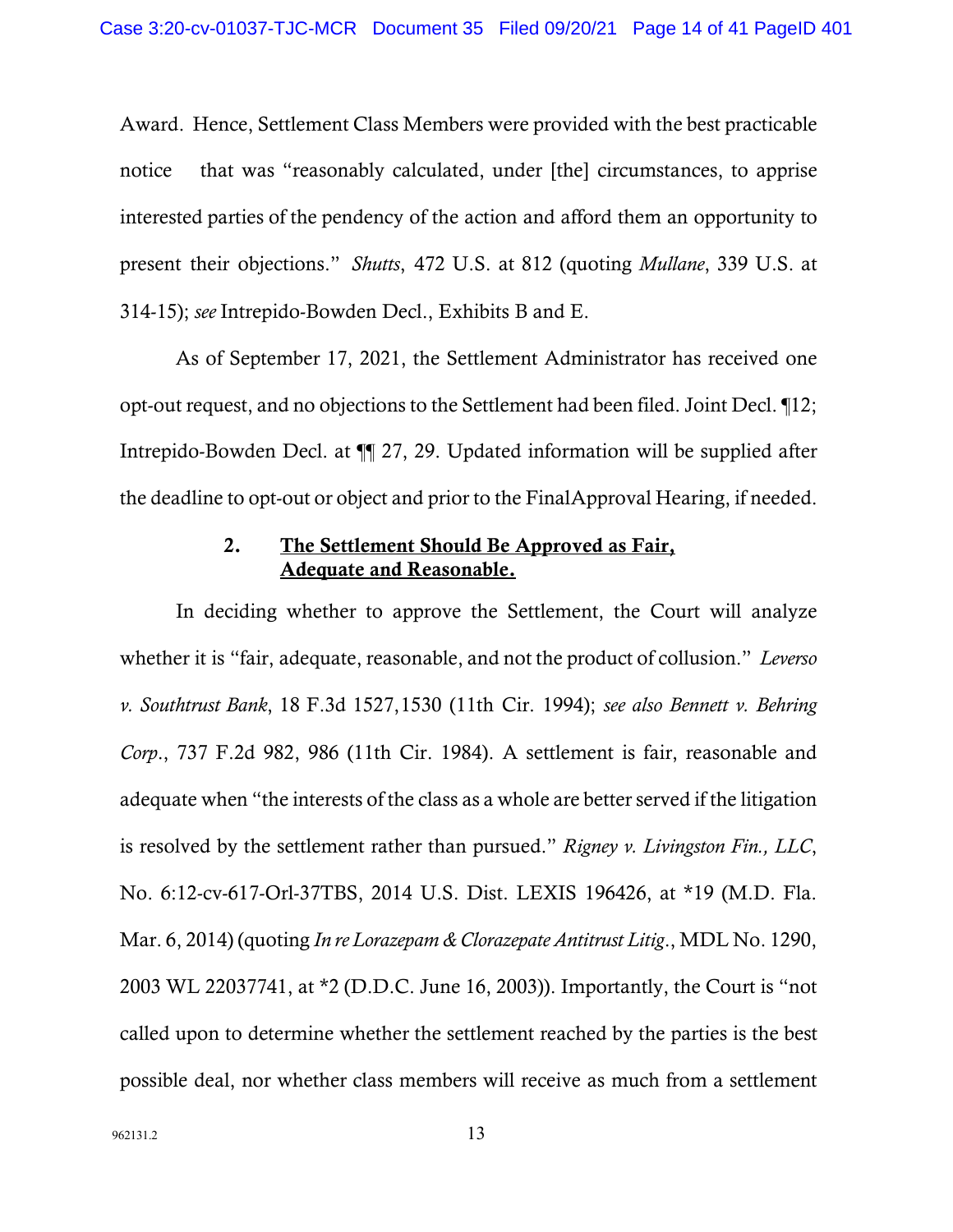as they might have recovered from victory at trial." *Jairam v. Colourpop Cosmetics*, LLC, No. 19-CV-62438-RAR, 2020 U.S. Dist. LEXIS 181656, at \*12 (S.D. Fla. Oct. 1, 2020) (quotation omitted).

The Eleventh Circuit has identified six factors to be considered in analyzing the fairness, reasonableness and adequacy of a class settlement under Rule 23(e):

- (1) the existence of fraud or collusion behind the settlement;
- (2) the complexity, expense, and likely duration of the litigation;
- (3) the stage of the proceedings and the amount of discovery completed;
- (4) the probability of the plaintiffs' success on the merits;
- (5) the range of possible recovery; and
- (6) the opinions of the class counsel, class representatives, and the substanceand amount of opposition to the settlement.

*Leverso v. Southtrust Bank*, 18 F.3d 1527, 1530 n.6 (11th Cir. 1994); *see also Bennett v. Behring Corp.*, 737 F.2d 982, 986 (11th Cir. 1984). Additionally, effective December 1, 2018, Rule 23(e) was amended to add a mandatory, but not exhaustive, list of similar final approval factors:

- (A) the class representatives and class counsel have adequately represented the class;
- (B) the proposal was negotiated at arm's length;
- (C) the relief provided for the class is adequate, taking into account:

(i) the costs, risks, and delay of trial and appeal;

(ii) the effectiveness of any proposed method of distributing relief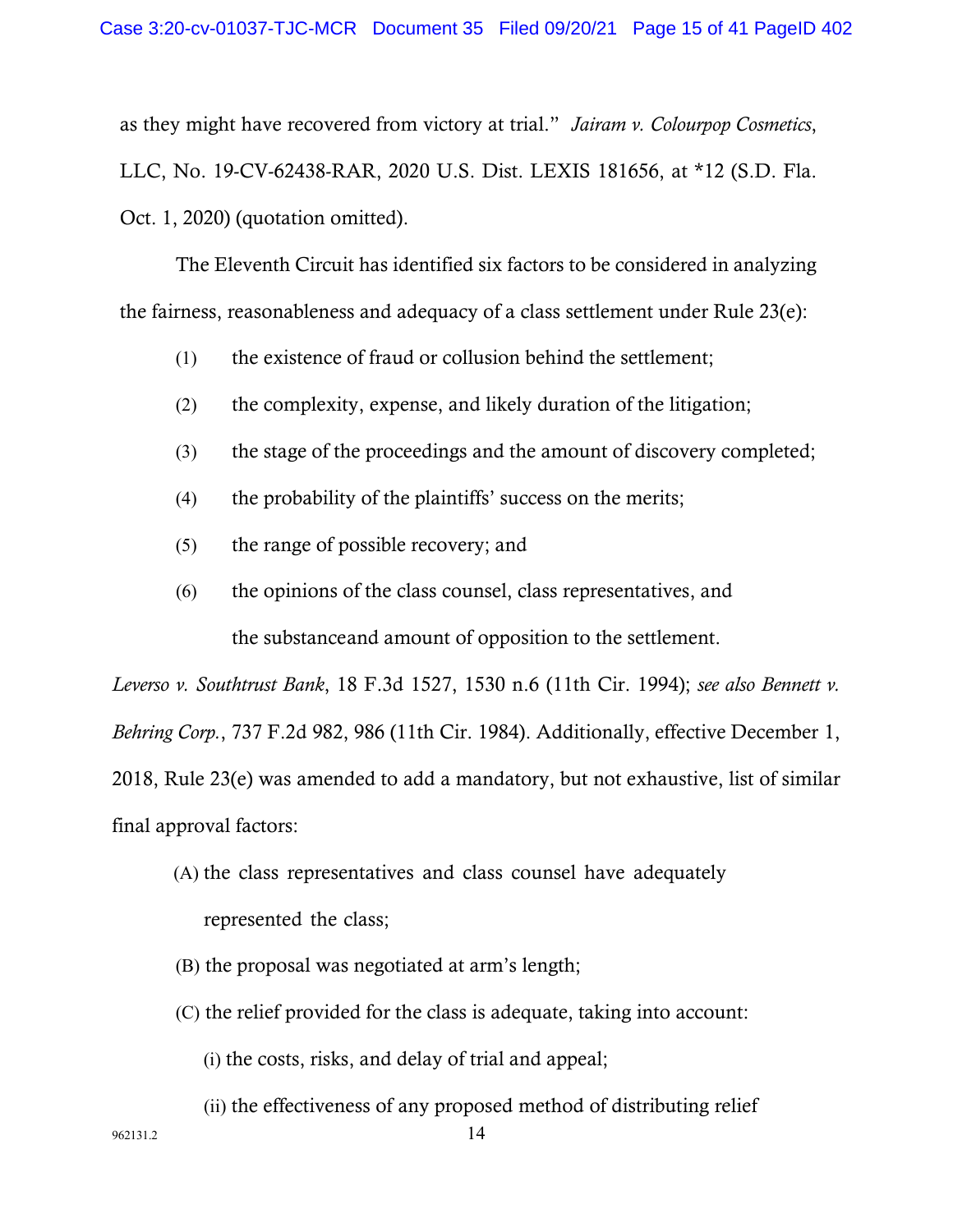to the class,including the method of processing class-member claims;

(iii) the terms of any proposed award of attorney's fees,

including timing of payment; and

(iv) any agreement required to be identified under Rule 23(e)(3); and

(D) the proposal treats class members equitably relative to each other.

Fed. R. Civ. P. 23(e)(2). The analysis set forth below shows this Settlement to be eminently fair, adequate and reasonable.

# (a) There Was No Fraud or Collusion and the Settlement WasNegotiated at Arm's Length.

Prior to filing the complaint, the parties engaged in meaningful dialogue, and Dollar General sharply contested this Action, which demonstrates the absence of fraud or collusion behind the Settlement. *See, e.g*., *In re Sunbeam Sec. Litig*., 176 F. Supp. 2d 1323, 1329 n.3 (S.D. Fla. 2001); *Ingram v. Coca-Cola Co*., 200 F.R.D. 685, 693 (N.D. Ga. 2001) (court had "no doubt that this case has been adversarial, featuring a high level of contention between theparties"); *Warren v. City of Tampa*, 693 F. Supp. 1051, 1055 (M.D. Fla. 1988) (no evidence of collusion, but to the contrary record showed "that the parties conducted discovery and negotiatedthe terms of settlement for an extended period of time"), *aff'd*, 893 F.2d 347 (11th Cir. 1989); *see also Diaz v. Hillsborough Cty. Hosp. Auth.*, CASE NO. 8:90-CV-120-T-25B, 2000 U.S. Dist. LEXIS 14061, at \*15-16 (M.D. Fla. Aug. 7, 2000).

Class Counsel negotiated the Settlement with similar force. Plaintiff and the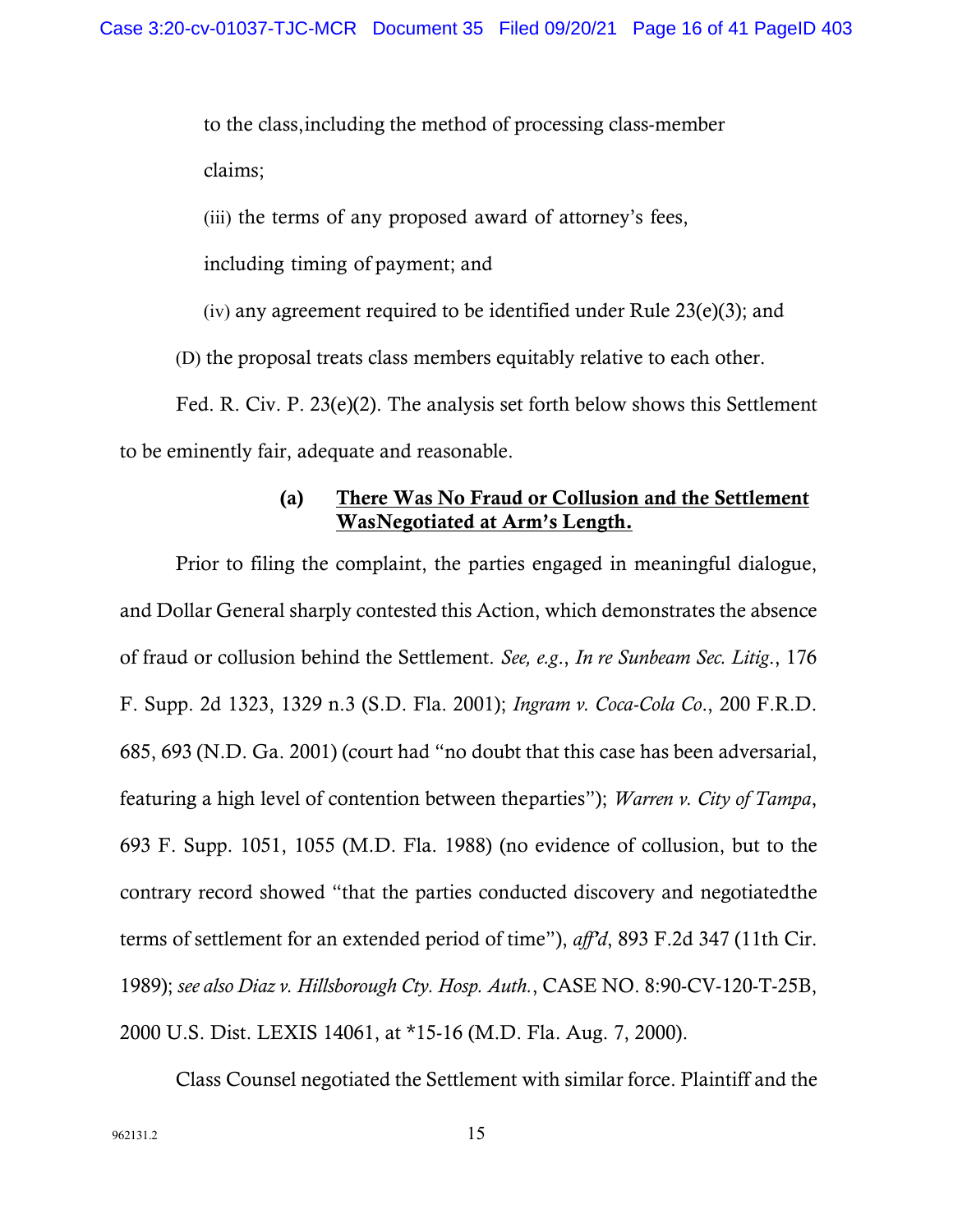Settlement Class were represented by experienced counsel throughout the negotiations. Class Counsel and Dollar General engaged in formal mediation with Mr. Denlow. All negotiations were arm's-length and extensive. Joint Decl. ¶[4-5; *see also Perez v. Asurion Corp.*, 501 F. Supp. 2d 1360, 1384 (S.D. Fla.2007) (class settlement was not collusive because it was overseen by "an experienced and wellrespected mediator"); *see also Diaz*, 2000 U.S. Dist. LEXIS 14061, at \*15-16.

## (b) The Settlement Will Avert Years of Complex and Expensive Litigation.

The claims and defenses are complex; litigating them is both difficult and time-consuming,and recovery by any means other than settlement would require years of litigation. Joint Decl. ¶14. *See also In re U.S. Oil & Gas Litig*., 967 F.2d 489, 493 (11th Cir. 1992) (noting that complexlitigation "can occupy a court's docket for years on end, depleting the resources of the parties and taxpayers while rendering meaningful relief increasingly elusive"); *United States v. Glens Falls Newspapers, Inc.*, 160 F. 3d 853, 856 (2d Cir. 1998) (noting that "a principal function of a trial judge is to foster an atmosphere of open discussion among the parties' attorneys and representatives so that litigation may be settled promptly and fairly so as to avoid the uncertainty,expense and delay inherent in a trial"). The Settlement provides immediate and substantial benefits to a Settlement Class of over 28,000 members. Joint Decl. ¶14.

As stated in *Borcea v. Carnival Corp.*, 238 F.R.D. 664, 674 (S.D. Fla. 2006):

The Court should consider the vagaries of litigation and compare the significance of immediate recovery by way of the compromise to the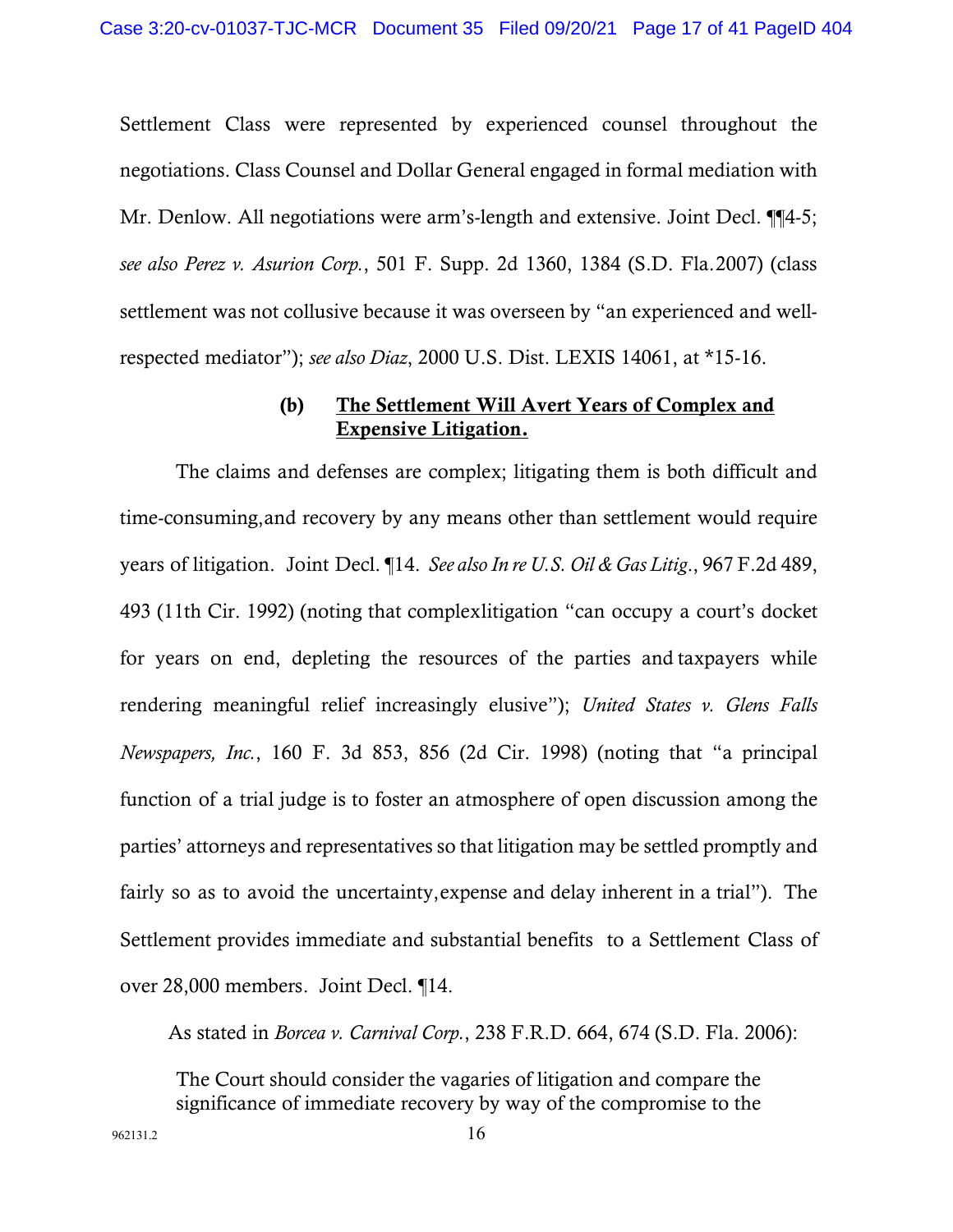mere possibility of relief in the future, after protracted and expensive litigation. In this respect, "[i]t has been held proper to take the bird in the hand instead of a prospective flock in the bush."

(quoting *In re Shell Oil Refinery*, 155 F.R.D. 552 (E.D. La. 1993)) (alterations in original and internal citation omitted). Because the "demand fortime on the existing judicial system must be evaluated in determining the reasonableness of the settlement," *Ressler v.Jacobson*, 822 F. Supp. 1551, 1554 (M.D. Fla. 1992) (citation omitted), the Settlement's adequacy under Rule 23(e)(2)(C), providing reasonable settlement benefits, should not be doubted.

# (c) The Factual Record Is Sufficiently Developed to Enable Class Counsel to Make a Reasoned Judgment.

Courts also consider "the degree of case development that class counsel have accomplished prior to settlement" to ensure that "counsel had an adequate appreciation of the merits of the case before negotiating." *Gevaerts*, 2015 U.S. Dist. LEXIS 150354, at \*19 (quoting *In re General Motors Corp. Pick-up Truck Fuel Tank Prods. Liab. Litig*., 55 F.3d 768, 813 (3d Cir. 1995)). At the same time, "[t]he law is clear that early settlements are to be encouraged, and accordingly, only some reasonable amount of discovery should be required to make these determinations." *Ressler*, 822 F. Supp. at 1555.

Class Counsel negotiated the Settlement with the benefit of targeted discovery. Joint Decl. ¶ 15. Specifically, Class Counsel reviewed critical documents and data regarding the labeling of the Products and the class membership. *Id.* Plaintiff also spent considerable time researching and navigating Defendants' numerous defenses. *Id.* As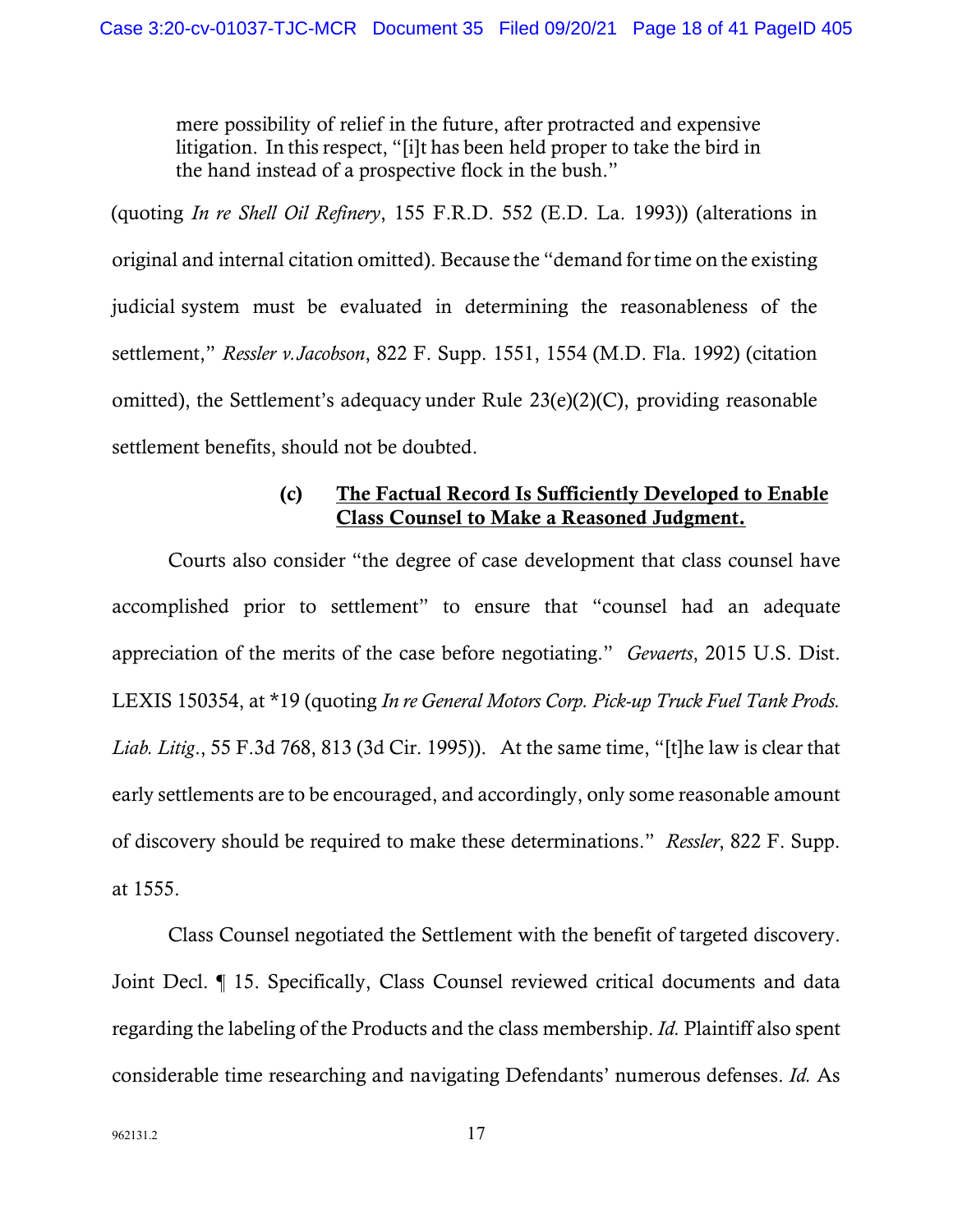such, Class Counsel's analysis and understanding of the legal obstacles positioned them to evaluate the strengths and weaknesses of Plaintiff's claims and Defendants' defenses, as well as the range and amount of damages that were potentially recoverable if the Action proceeded to judgment on a class-wide basis. *Id.*

## (d) Plaintiff and the Class Still Faced Significant Obstacles to Prevailing.

The "likelihood and extent of any recovery from the defendants absent . . . settlement" is another important factor in assessing the reasonableness of a settlement. *Wave Lengths Hair Salons of Fla. v. Cbl & Assocs. Props.*, No. 2:16-cv-206-FtM-PAM-MRM, 2019 U.S. Dist. LEXIS 239523, at \*21 (M.D. Fla. Aug. 22, 2019) (internal citation omitted); *see also Ressler*, 822 F. Supp. At 1555 ("A Court is to consider the likelihood of the plaintiff's success on the merits of his claims against the amount and form of relief offered in the settlement before judging the fairness of the compromise.")

Class Counsel believes that Plaintiff had a strong case against Defendants. Joint Decl. ¶ 17. Even so, Class Counsel are mindful that Defendants advanced significant defenses. *Id*. This Action involved several major litigation risks that loomed in the absence of settlement including, but not limited to, class certification, a motion for summary judgment, *Daubert* motions, trial, as well as appellate review following a final judgment. *Id*.

To prevail at trial, Plaintiff would need to prove not only that the challenged representations mislead consumers into believing Infants' was specially formulated for infants, but also the following: Dollar General's omission of an express statement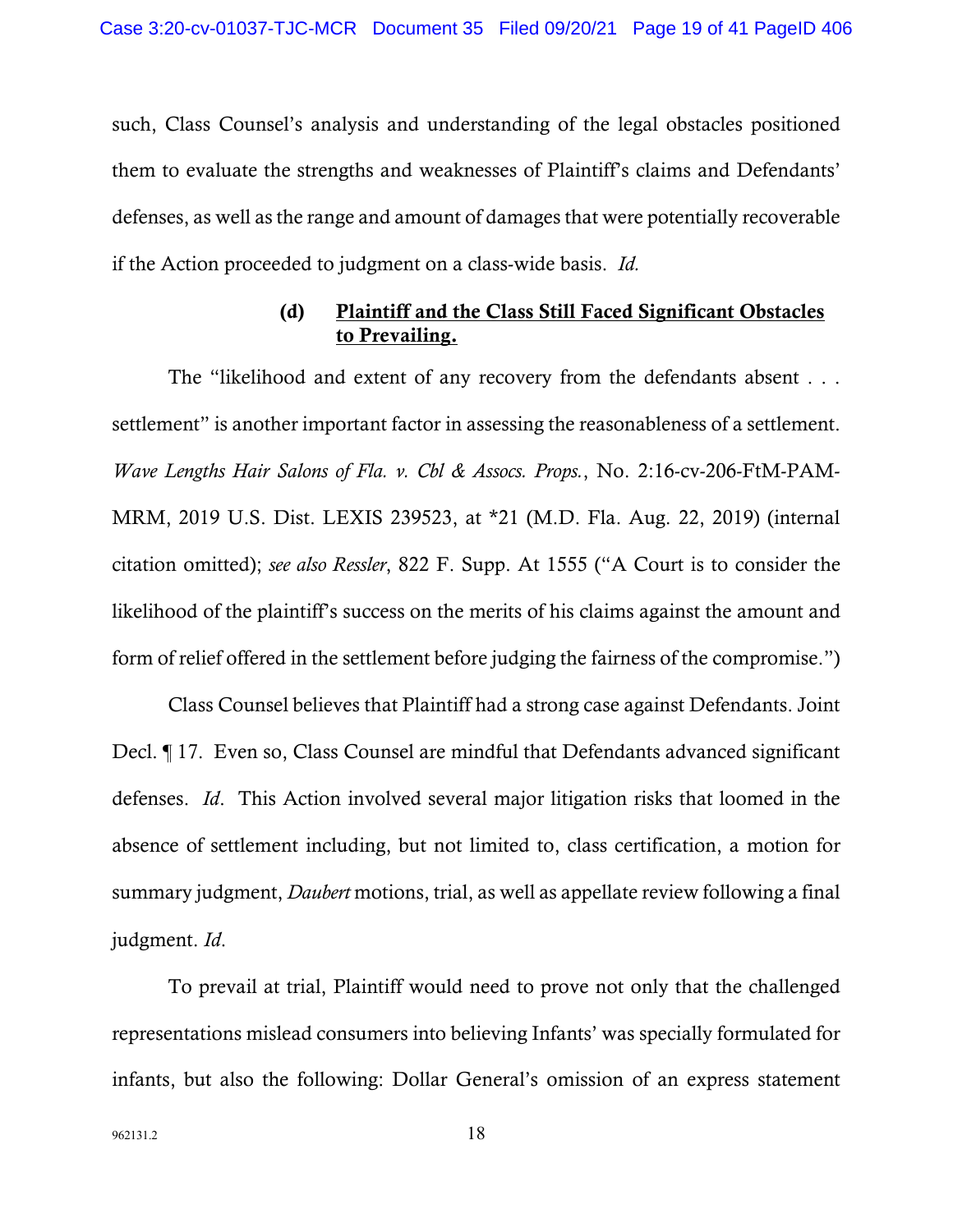telling consumers that the Infants' Products contain the same medicine as Children's is material; the representations and/or omissions caused Plaintiff and the Settlement Class' injuries; and, restitution and/or recoverable damages. Joint Decl. ¶ 18. Throughout the litigation, Dollar General has taken the position that the challenged representations are not deceptive, and that the phrase "specially formulated" does not appear in any Infants' marketing and is undefined and immaterial. *Id.* Dollar General also defended their conduct on a robust safety argument. Namely, that Infants' and Children's are not the same products because—for safety reasons—they (i) contain different dosing devices and (ii) utilize different bottle flow restrictors to prevent accidental overdose. *Id.*

962131.2 19 Several Courts have since found that the same type of labeling and omissions challenged here were sufficient to survive a motion to dismiss, including the *Elkies* case in which the Court subsequently awarded class certification. *See Elkies v. Johnson & Johnson Servs., Inc.*, No. 2:12-cv-07320, 2018 U.S. Dist. LEXIS 24505, at \*7-8 (C.D. Cal. Feb. 22, 2018) (a label with the word "Infants" and the lack of "any express disclosure that the medicine in the bottle is exactly the same, and provided at the exact same concentration," could mislead consumers to believe "that Infants' is unique or specially formulated for children under two."); *McFall v. Perrigo Co.* (C.D. Cal. Apr. 15, 2021, No. 2:20-cv-07752-FLA (MRWx)) 2021 U.S.Dist. LEXIS 109451, at \*36 ("Viewing the 'infant's' modifier, image of a stroller, and the instruction to compare to another infant's product, a reasonable consumer could believe Infants' Equate is specially formulated for infants or otherwise different from the Children's Equate.");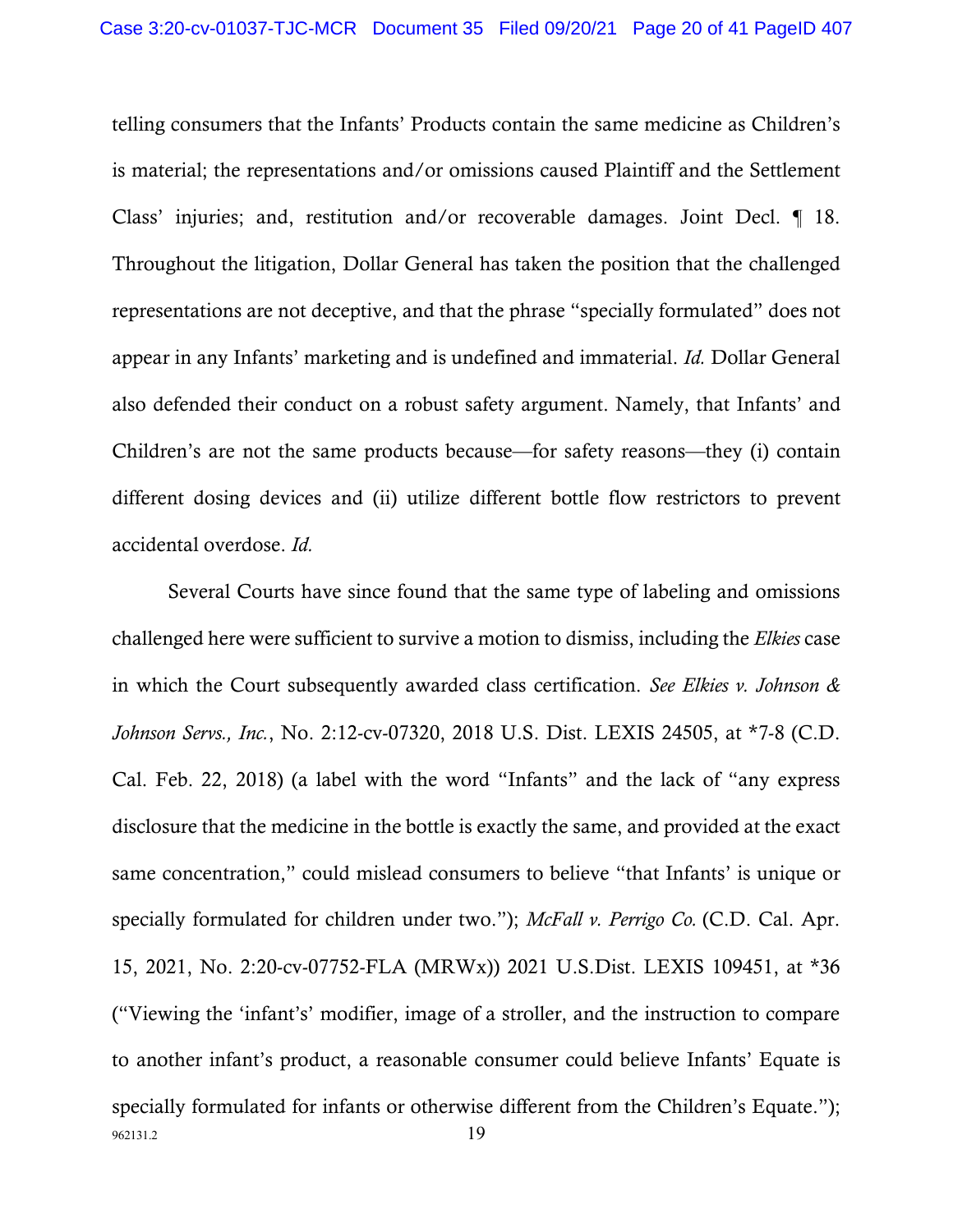*Burchfield v. Prestige Consumer Healthcare, Inc.*, No. 2:20-cv-10717-DSF-RAO, at 7 (C.D. Cal. April 16, 2021), Exhibit 1, at 7 ("Plaintiffs have at least plausibly alleged that a reasonable consumer would believe the product was specifically formulated for infants.")

The landscape remains uncertain, however, as several courts have dismissed similar labeling cases. *See Lokey v. CVS*, No. 20-cv-04782-LB, 2020 U.S. Dist. LEXIS 218087, (N.D. Cal. Nov. 20, 2020); *Eidmann v. Walgreen Co.*, No. 20-cv-04805-ELD, 2021 U.S. Dist. LEXIS 36800 (N.D. Cal. Feb. 26, 2021); and *Harris v. Topco Assocs., LLC*, No. 20 C 4355, 2021 U.S. Dist. LEXIS 89716 (N.D. Ill. May 11, 2021).

Apart from the risks, continued litigation would have involved substantial delay and expense, which further counsels in favor of Final Approval. Joint Decl. ¶ 19. The uncertainties and delays from this process would have been significant. *Id*.

962131.2 20 Given the myriad risks attending these claims, as well as the certainty of substantial delay and expense from ongoing litigation, the Settlement cannot be seen as anything except a fair compromise. *See, e.g*., *Haynes v. Shoney's*, No. 89- 30093-RV, 1993 WL 19915, at \*6 (N.D. Fla.Jan. 25, 1993) ("The risks for all parties should this case go to trial would be substantial. It is possible that trial on the merits would result in … no relief for the class members. . . . Based on . . . the factual and legal obstacles facing both sides should this matter continue to trial, I am convinced that the settlement is a fair and reasonable compromise."); *Bennett v. Behring Corp*., 96 F.R.D. 343, 349-50 (S.D. Fla. 1982), *aff'd*, 737 F.2d 982 (11th Cir. 1984) (plaintiffs faced a "myriad of factual and legal problems" creating "great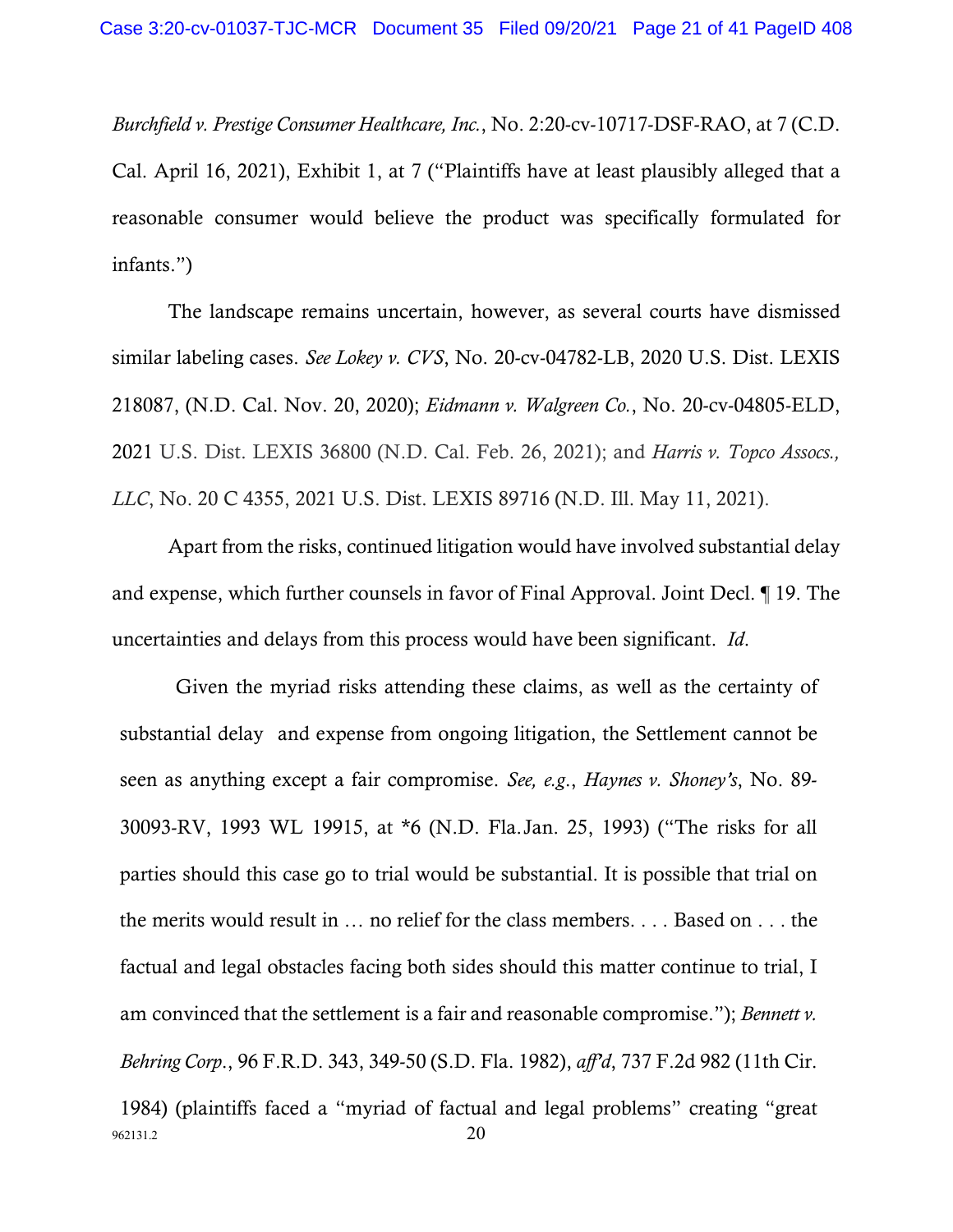uncertainty as to the fact and amount of damage," making it "unwise [for plaintiffs] to risk the substantial benefits which the settlement confers to the vagaries of a trial").

# (e) The Benefits Provided by the Settlement Are Fair, Adequate and Reasonable Compared to the Range of Possible Recovery.

In determining whether a settlement is fair given the potential range of recovery, the court should be guided by "the fact that a proposed settlement amounts to only a fraction of the potential recovery does not mean the settlement is unfair or inadequate." *Behrens v. Wometco Enters., Inc*., 118 F.R.D. 534, 542 (S.D. Fla. 1988), *aff'd*, 899 F.2d 21 (11th Cir. 1990). Indeed, "[a] settlement can be satisfying even if it amounts to a hundredth or even a thousandth of a single percent of the potential recovery." *Id*.

Class Counsel were well-positioned to evaluate the strengths and weaknesses of Plaintiff's claims, as well as the appropriate basis upon which to settle them. Joint Decl. ¶ 20. Each Settlement Class Member who opted to participate in the settlement will receive a partial refund of \$1.70 for every 1 fl. oz. bottle of Infants' Acetaminophen and 2 fl. oz. bottle of Infants' Acetaminophen for which they have a valid proof of purchase, without limitation, or in the alternative, up to a maximum of 3 units, i.e., a total of up to \$5.10 per household without proof of purchase. *Id*.

962131.2 21 This Settlement provides an extremely fair and reasonable recovery to Settlement Class Members when considering Defendants' defenses, as well as the challenging, unpredictable path of litigation that Plaintiff would otherwise have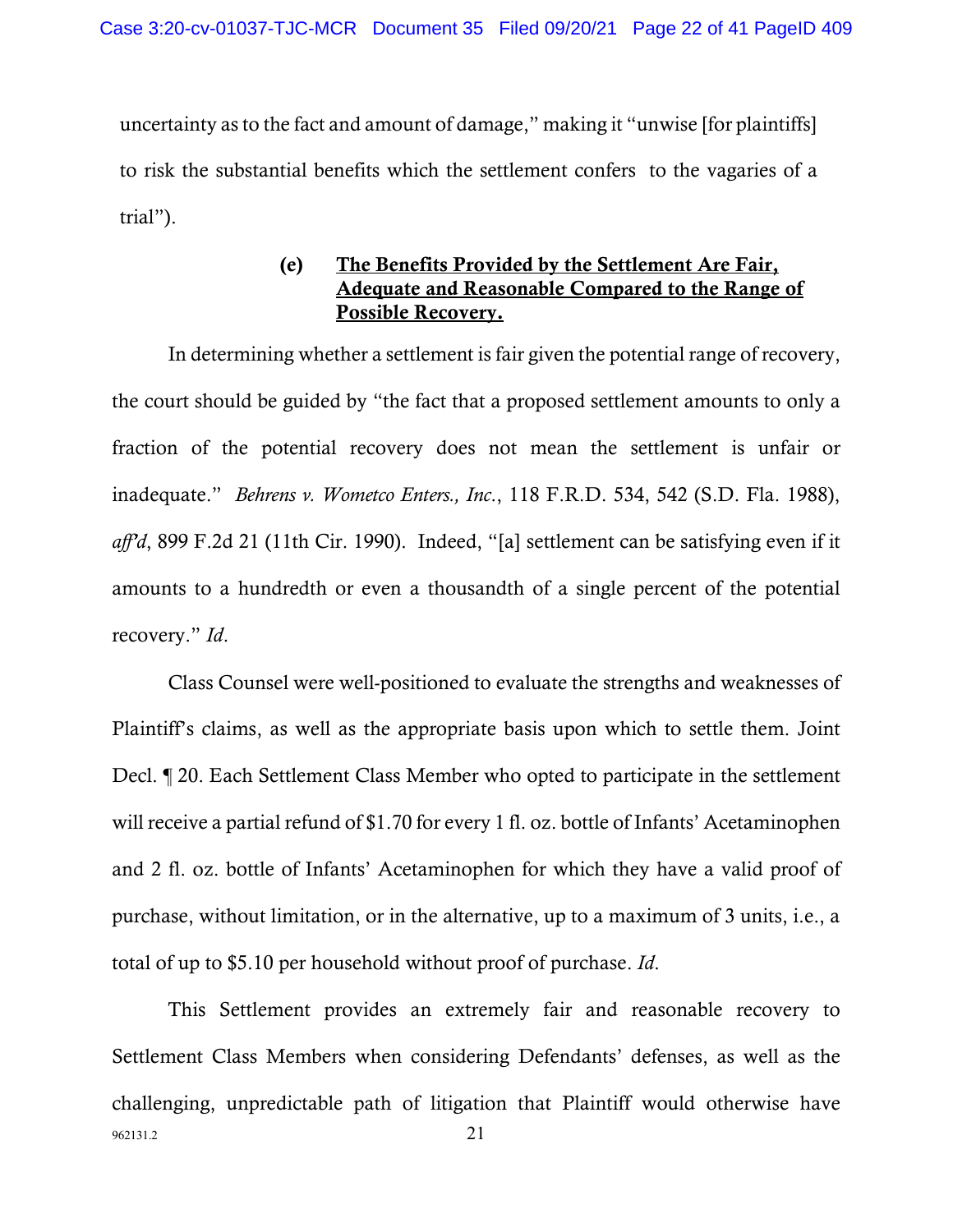continued to face in the trial and appellate courts. Joint Decl. ¶ 21. *See Williams v. Bluestem Brands, Inc.*, No. 8:17-cv-1971-T-27AAS, 2019 U.S. Dist. LEXIS 56655, at \*4 n.2 (M.D. Fla. Apr. 2, 2019) (approving settlement of approximately \$7.00 per class member.); *James v. JPMorgan Chase Bank, N.A.*, No. 8:15-cv-2424-T-23JSS, 2016 U.S. Dist. LEXIS 167022, at \*4-5 (M.D. Fla. Nov. 22, 2016) (approving settlement of \$3.00- \$5.00 per class member).

## (f) The Opinions of Class Counsel, the Plaintiff, and Absent Settlement Class Members Favor Approval.

Class Counsel strongly endorse the settlement. Joint Decl. ¶ 20. The Court should give "great weight to the recommendations of counsel for the parties, given their considerable experience in this type of litigation." *Warren*, 693 F. Supp. at 1060; *see also Domestic Air*, 148 F.R.D. at 312-13 ("In determining whether to approve a proposed settlement, the Court is entitled to rely upon the judgment of the parties' experienced counsel. '[T]he trial judge, absent fraud, collusion, or the like, should be hesitant to substitute its own judgment for that of counsel.'") (citations omitted); *see also Bragg v. Bill Heard Chevrolet, Inc.-Plant City*, No. 8:02-CV-609-T-30EAJ, 2006 U.S. Dist. LEXIS 60938, at \*1 (M.D. Fla. Aug. 28, 2006) ("In the context of approval of a class action settlement, in the absence of fraud, collusion or the like, a court is entitled to rely upon the judgment of experienced counsel for the parties and should be hesitant to substitute its own judgment for that of counsel.")

There has been no opposition to the Settlement, as not a single Objection was filed to date. Joint Decl. ¶ 12. This is another indication that the Settlement Class is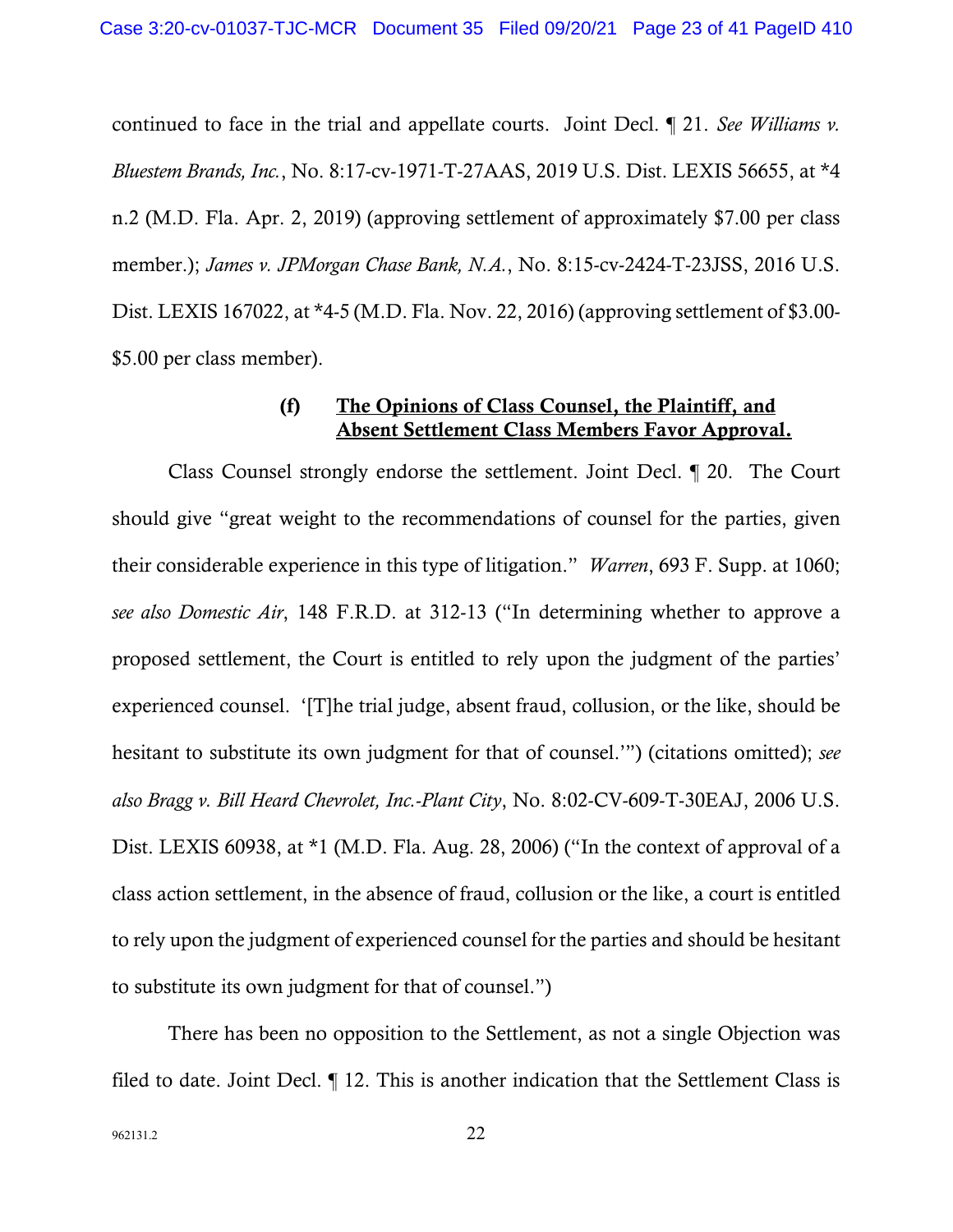clearly satisfied with the Settlement. Even if there were some Objections, it is settled that "[a] small number of objectors from a plaintiff class of many thousands is strong evidence of a settlement's fairness and reasonableness." *Association for Disabled Americans v. Amoco Oil Co*., 211 F.R.D. 457, 467 (S.D. Fla. 2002).

### 3. The Court Should Certify the Settlement Class.

Plaintiff and Class Counsel respectfully request that the Court certify the Settlement Class. "Confronted with a request for settlement-only class certification, a district court need not inquire whether the case, if tried, would present intractable management problems . . . for the proposal is that there be no trial." *Amchem Products, Inc. v. Windsor*, 521 U.S. 591, 620 (1997).

Certification under Fed. R. Civ. P. 23(a) requires numerosity, commonality, typicality, and adequacy of representation. Under Rule 23(b)(3), certification is appropriate if the questions of law or fact common to the Settlement Class Members predominate over individual issues of law or fact and if a class action is superior to other available methods for the fair and adjudication of the controversy.

962131.2 23 Rule 23(a)(1) numerosity is satisfied because the Settlement Class consists of over 6,000 individuals, and joinder of all such persons is impracticable. *See Kilgo v. Bowman Trans.*, 789 F.2d 859, 878 (11th Cir. 1986) (numerosity satisfied where plaintiffs identified at least 31 class members "from a wide geographical area"). "Commonality requires the plaintiff to demonstrate that the class members 'have sufferedthe same injury,'" and the plaintiff's common contention "must be of such a nature that it is capableof classwide resolution—which means that determination of its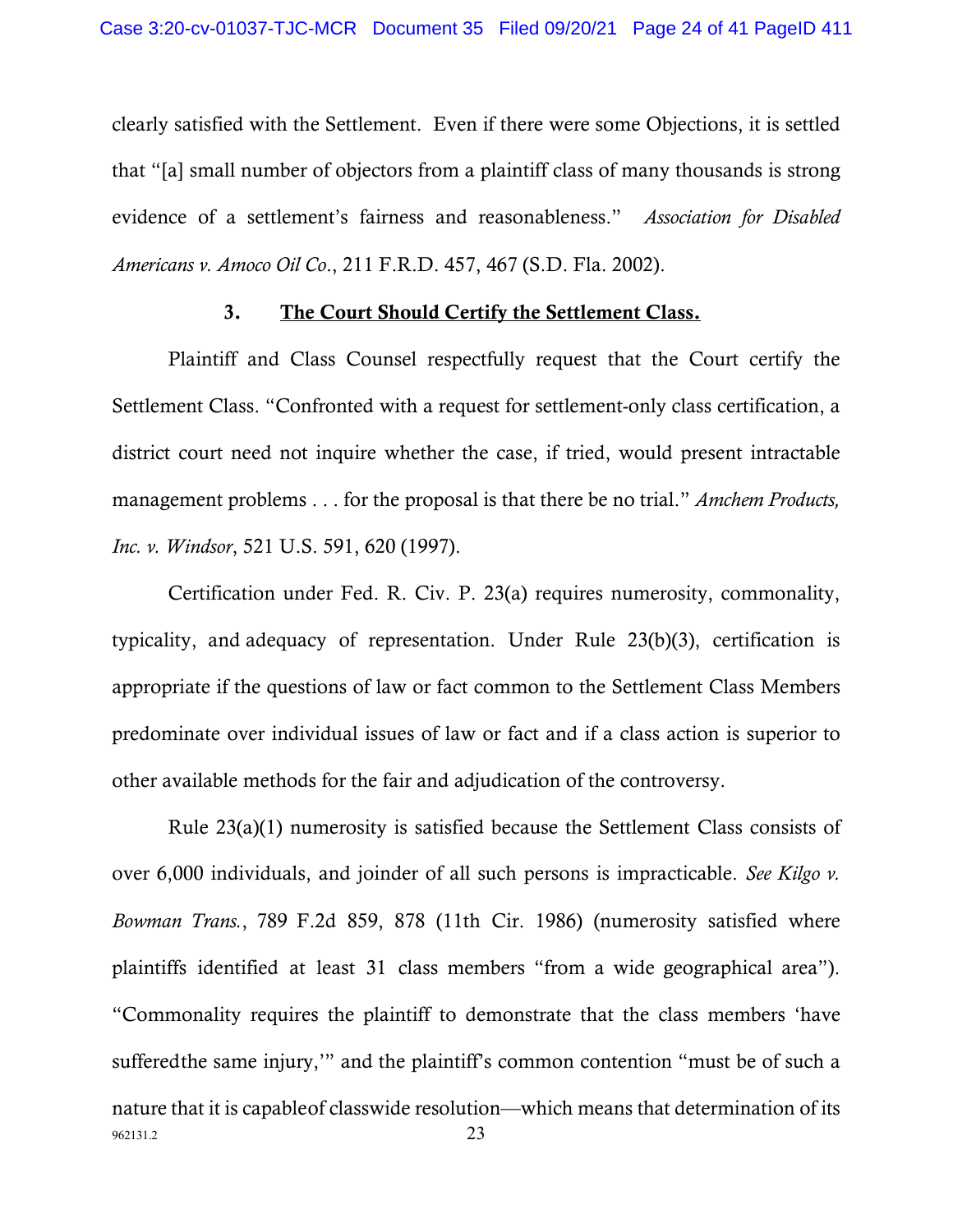truth or falsity will resolve an issuethat is central to the validity of each one of the claims in one stroke." *Wal-Mart Stores, Inc. v. Dukes*, 564 U.S. 338, 131 S. Ct. 2541, 2551 (2011) (citation omitted). Here, Rule 23(a)(2) commonality is readily satisfied as there are multiple questions of law and fact  $-e.g.,$  whether consumers were misled by Defendants' labeling– that are common to the Settlement Class, that are alleged to have injured all Settlement Class Members in the same way, and that would generate common answers.

For similar reasons, Plaintiff's claims are reasonably coextensive with those of the absentSettlement Class Members, satisfying Rule 23(a)(3) typicality. *See Kornberg v. Carnival Cruise Lines, Inc.*, 741 F.2d 1332, 1337 (11th Cir. 1984) (typicality satisfied where claims "arise from thesame event or pattern or practice and are based on the same legal theory"); *Murray v. Auslander*, 244 F.3d 807, 811 (11th Cir. 2001) (named plaintiffs are typical of the class where they "possess the same interest and suffer the same injury as the class members"). Plaintiff is typical of absent Settlement Class Members. He purchased the Infants' Products for his then infant children and grandchildren based on its misleading label, suffered the same damages, and they will all benefit from the relief achieved.

962131.2 24 Plaintiff and Class Counsel also satisfy the adequacy of representation requirement. Adequacy under Rule 23(a)(4) relates to (1) whether the proposed class representative has interests antagonistic to the class; and (2) whether the proposed class counsel has the competence to undertake this litigation. *Fabricant v. Sears Roebuck & Co.*, 202 F.R.D. 310, 314-15 (S.D. Fla. 2001). The determinative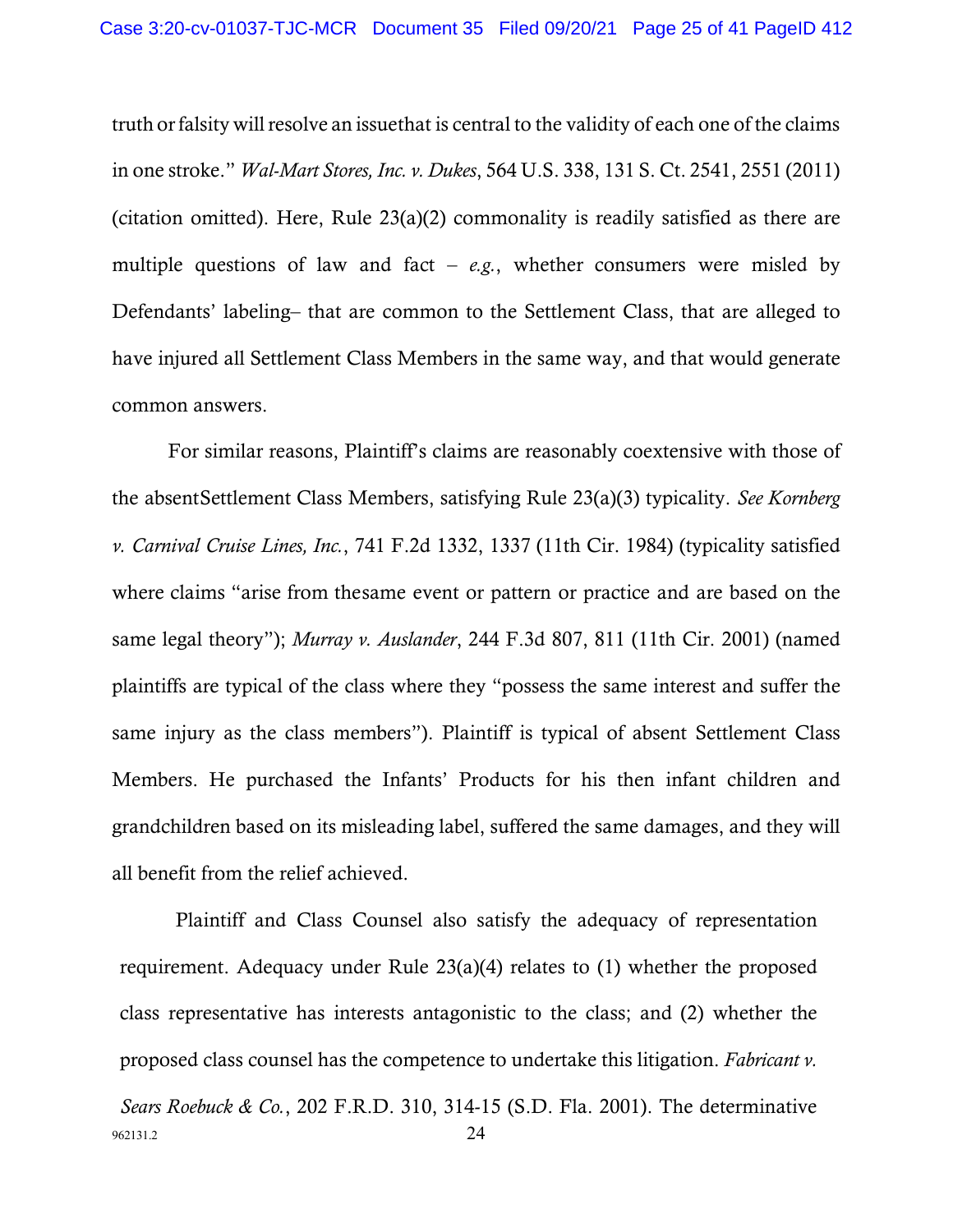factor "is the forthrightness and vigor with which the representative party can be expected to assert and defend the interests of the members of the class." *Lyons v. Georgia-Pacific Corp. Salaried Employees Ret. Plan*, 221 F.3d 1235, 1253 (11th Cir. 2000) (internal quotation marks omitted). Plaintiff's interests are coextensive with, not antagonistic to, the interests of the Settlement Class, because Plaintiff and the absent Settlement Class Members have the same interest in the relief afforded by the Settlement, and the absent Settlement Class Members have no diverging interests. *Fabricant v. Sears Roebuck & Co.*, 202 F.R.D. 310, 314 (S.D. Fla. 2001). Further, Plaintiff and the Settlement Class are represented by qualified and competent Class Counsel who have extensive experience and expertise prosecuting complex class actions, and who devoted substantial time and resources to vigorous litigation of the Action. *Id;* Joint Decl. ¶22, Exhibits 1-4.

962131.2 25 Rule 23(b)(3) requires that "[c]ommon issues of fact and law  $\dots$  ha[ve] a direct impact on every class member's effort to establish liability that is more substantial than the impact of individualized issues in resolving the claim or claims of each class member." *Sacred Heart HealthSys., Inc. v. Humana Military Healthcare Servs., Inc*., 601 F.3d 1159, 1170 (11th Cir. 2010) (internal quotation marks omitted). Rule 23(b)(3)'s predominance requirement is readily satisfied because liability questions common to all Settlement Class Members substantially outweigh any possible issues that are individual to each member. Further, resolution of thousands of claims in one action isfarsuperior to individual lawsuits, because it promotes consistency and efficiency ofadjudication. *See* Fed. R. Civ. P.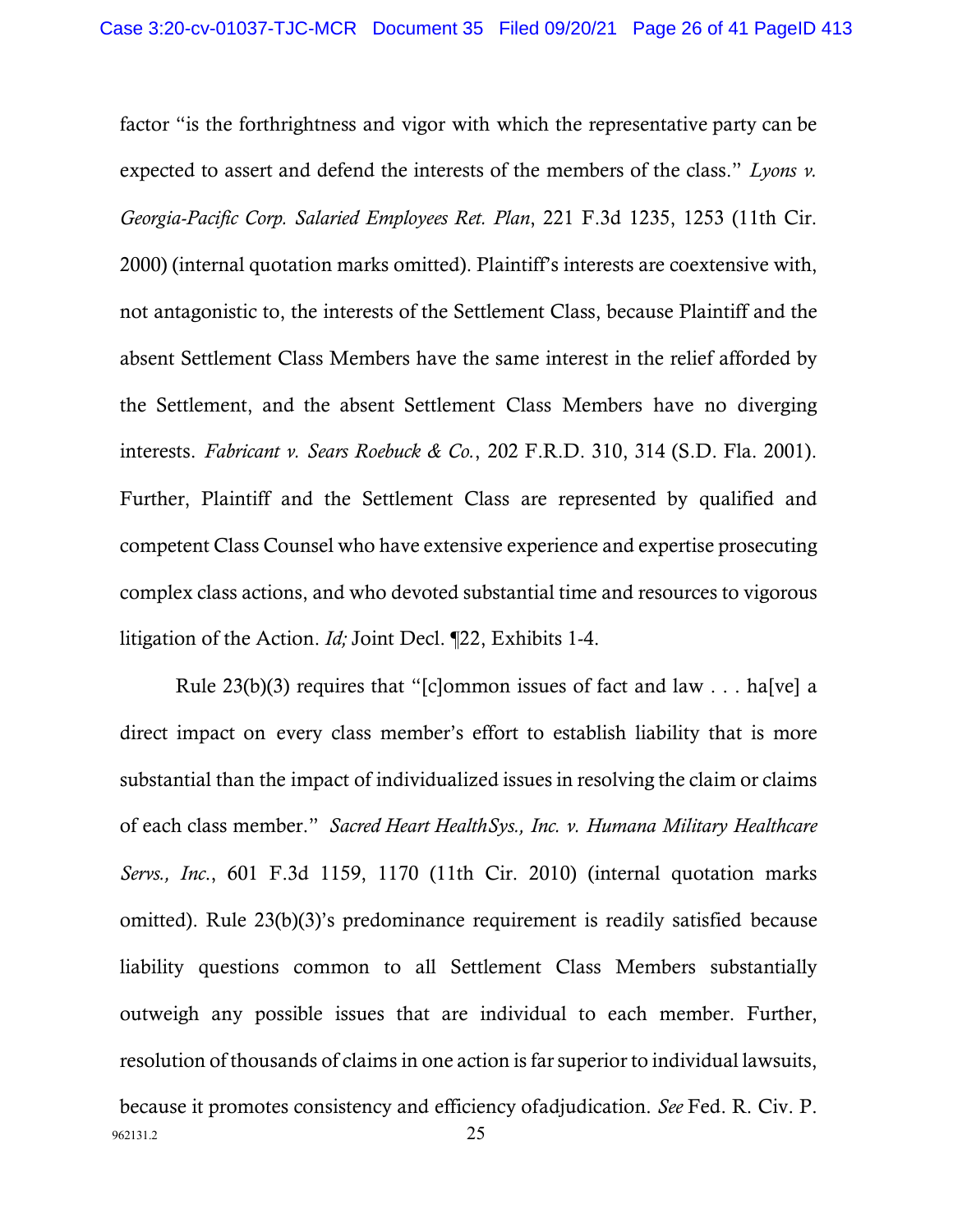$23(b)(3)$ .

Based on the foregoing, the Settlement is fair, adequate and reasonable and shouldtherefore be finally approved.

### III. APPLICATION FOR SERVICE AWARD

Pursuant to the Settlement, Class Counsel respectfully request, and Defendants do not oppose, a Service Award for the Named Class Representative in the amount of \$5,000.00. "[T]here is ample precedent for awarding incentive compensation to class representatives at the conclusion of a successful class action." *David v. American Suzuki Motor Corp*., 2010 WL 1628362, at \*6 (S.D. Fla. Apr. 15, 2010). However, recently, in *Johnson v. NPAS Solutions, LLC*,975 F.3d 1244 (11th Cir. 2020), the Eleventh Circuit held that 19<sup>th</sup> century Supreme Court precedent prohibits an incentive award that "compensates a class representative for his time and rewards him for bringing a lawsuit."[3](#page-26-0) *Id.* at 1260–61. In the two cases from the 1800s relied on by the majority in *Johnson*, the named plaintiffs sought an actual salary for the time they expendedon the case and reimbursement for personal expenses like train fare they incurred while performingwork for the case. *Id.* at 1256–57.

This case is distinguishable from *Johnson*. First, unlike the service award in *Johnson*, the Service Award here is not a "salary" or "bounty," but rather is an

<span id="page-26-0"></span><sup>3</sup> No mandate in *Johnson* has been issued and a motion for rehearing *en banc* is pending.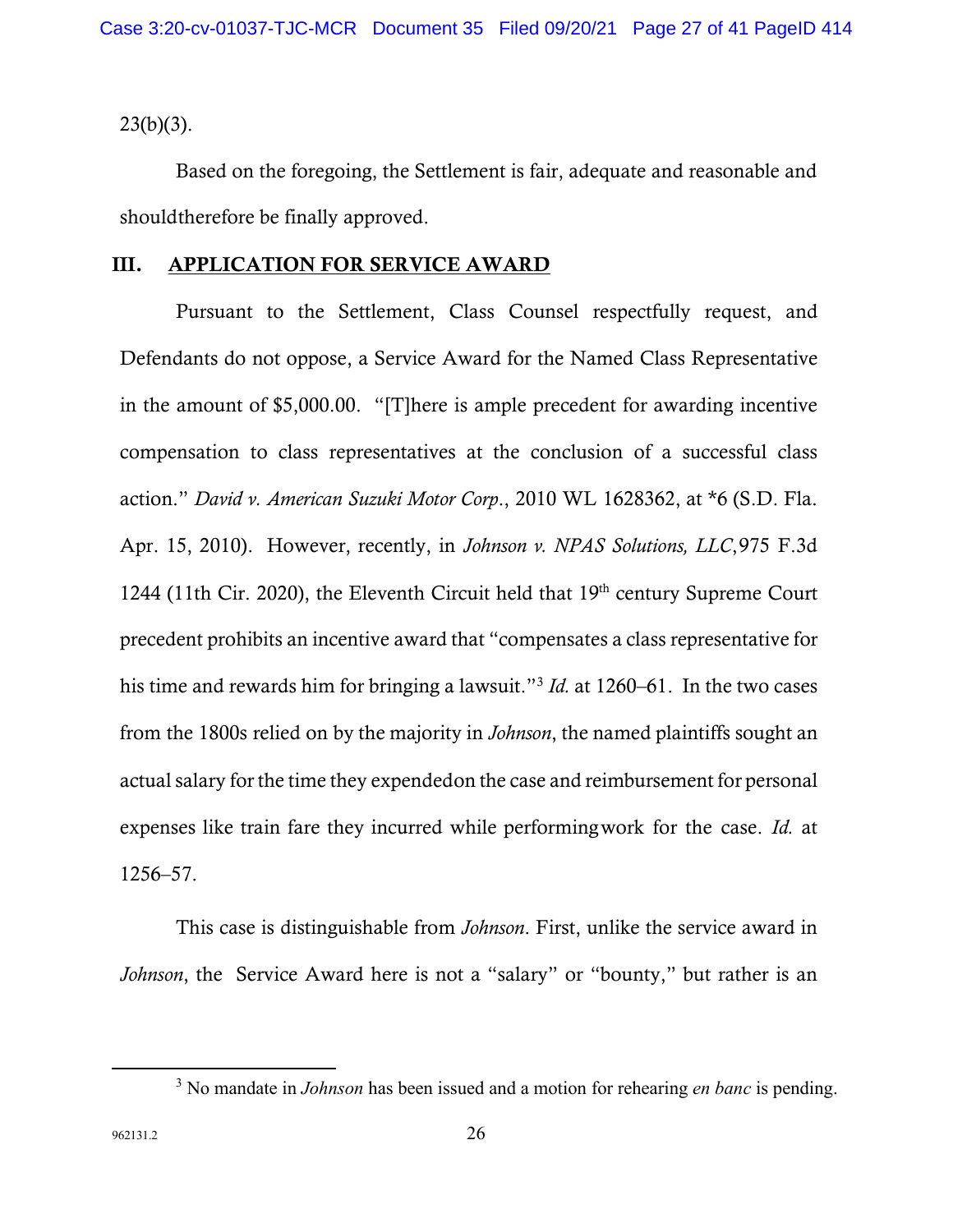962131.2 27 award for the risk that Plaintiff undertook in bringing the case on behalf of the class. *See Pledger v. Reliance Trust Co.*, No. 15- cv-4444, 2021 WL 2253497, at \*8-9 (N.D. Ga. Mar. 8, 2021) (distinguishing *Johnson* and approving \$25,000.00 payments from the settlement fund to each of five class representatives in the case where they "were not promised a 'bonus' or 'salary,' but undertook a considerable risk of alienation and harm to their reputations for seeking to enforce their rights."); *Henderson v. Emory University*, No. 16-cv-2920-CAP (N.D. Ga. Nov. 4, 2020) (distinguishing *Johnson* and approving incentive awards to class representatives where they faced considerable risk in pursuing the lawsuit, the settlement agreement was not contingent on the class representatives receiving an award, and the class representatives were integral to achieving the settlement which in turn benefited the entire class.). Here, there was no discussion of attorneys' fees or a Class Representative Service Award until all material terms of the Settlement were reached, Joint Decl. ¶¶ 25, 27, so this is not a pre-promised "salary" or "bounty" to pay for Plaintiff's time or reward him for bringing the suit that would have driven him to make decisions against the best interests of the class (a primary concern in *Johnson*'s reasoning). Plaintiff also provided substantial assistance that enabled Class Counsel to successfully prosecute the Action, including submitting to interviews with Class Counsel, reviewing all material filings, approving the Settlement, locating and forwarding responsive documents and information, and participatingin mediation. Plaintiff was also prepared to devote additional time to deposition and to be available for trial, if necessary. In so doing, Plaintiff was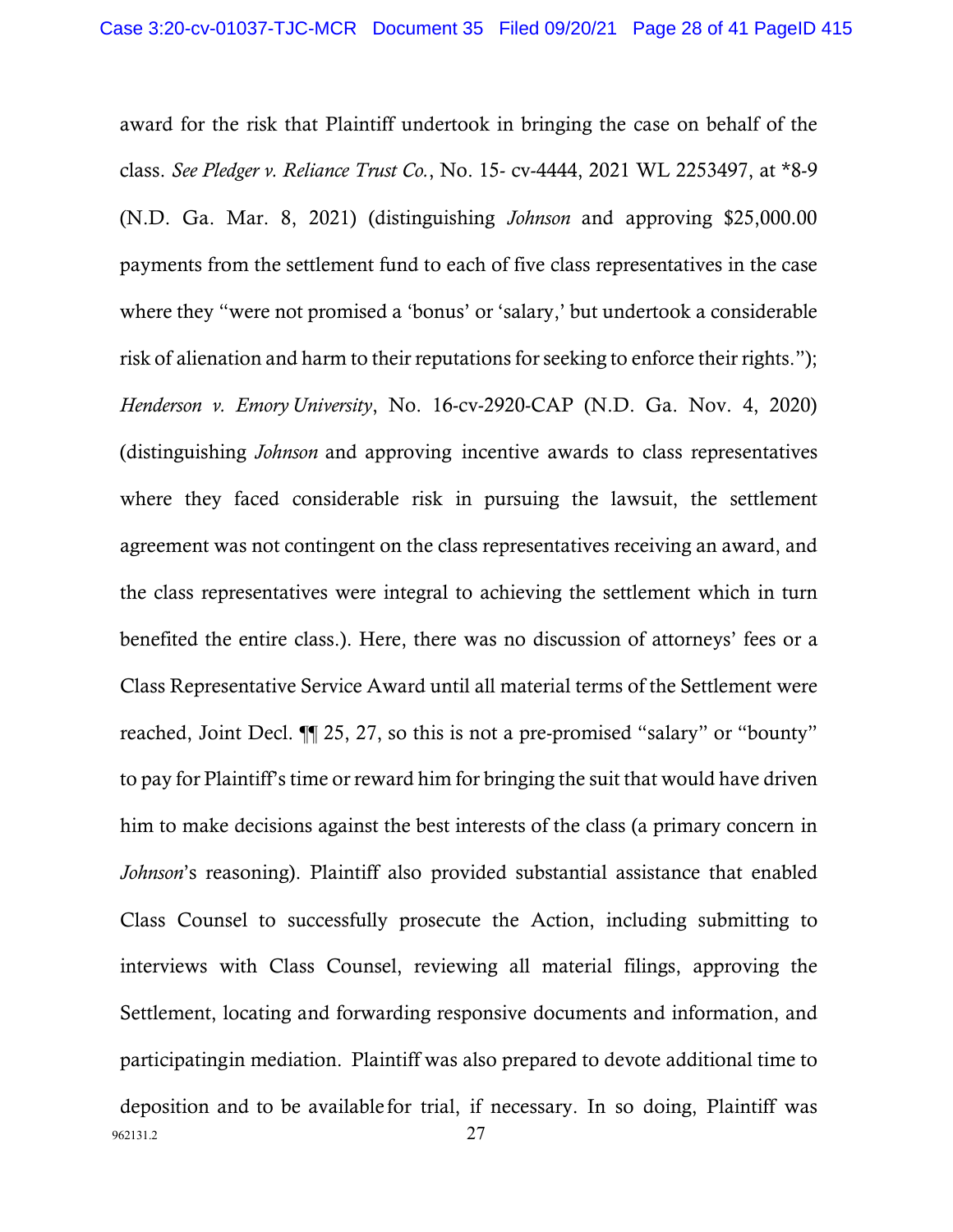integral to forming the theory of the case and litigating it through settlement. Joint Decl. ¶23. Accordingly, *Johnson* does not prevent the requested Class Representative Service Award.[4](#page-28-0)

The end-result of Plaintiff's efforts, coupled with those of Class Counsel, provided a substantial benefit to the Settlement Class. Joint Decl. ¶24. The Service Award of \$5,000.00 is in the range of what has been deemed to be reasonable. *Id.*  at ¶26; *see, e.g., Papa v. Grieco Ford Fort Lauderdale, LLC*, No. 18-cv-21897, 2019 WL 11623986, at \*3 (S.D. Fla. June 5, 2019) (approving service award of \$10,000.00, or about .205% of a \$4,871,160.00 settlement). Accordingly, the Class Representative Service Award requested here is reasonable and should be approved.

### IV. APPLICATION FOR ATTORNEYS' FEES AND EXPENSES

Pursuant to the Settlement and the Notices, and consistent with recognized class action practice and procedure, Class Counsel respectfully request an award of attorneys' fees of \$600,000.00, which is equal to 33.33% of the \$1,800,000.00 Settlement Fund. Joint Decl. ¶27. Class Counsel also request reimbursement of limited out-of-pocket costs and expenses totaling \$10,910.49 incurred in connection with the prosecution of the Action and in connection with

<span id="page-28-0"></span><sup>&</sup>lt;sup>4</sup> If this Court is not inclined to approve the requested Class Representative Service Award based on *Johnson*, Class Counsel respectfully request that this Court approve the remainder of the Settlement and reserve jurisdiction to allow Class Counsel to renew the request for a service award should *Johnson* be reversed. *See Janicijevic v. Classica Cruise Operator, Ltd.*, No. 20-cv-23223, 2021 WL 2012366(S.D. Fla. May 20, 2021) (reserving jurisdiction to award service awards if *Johnson* is reversed).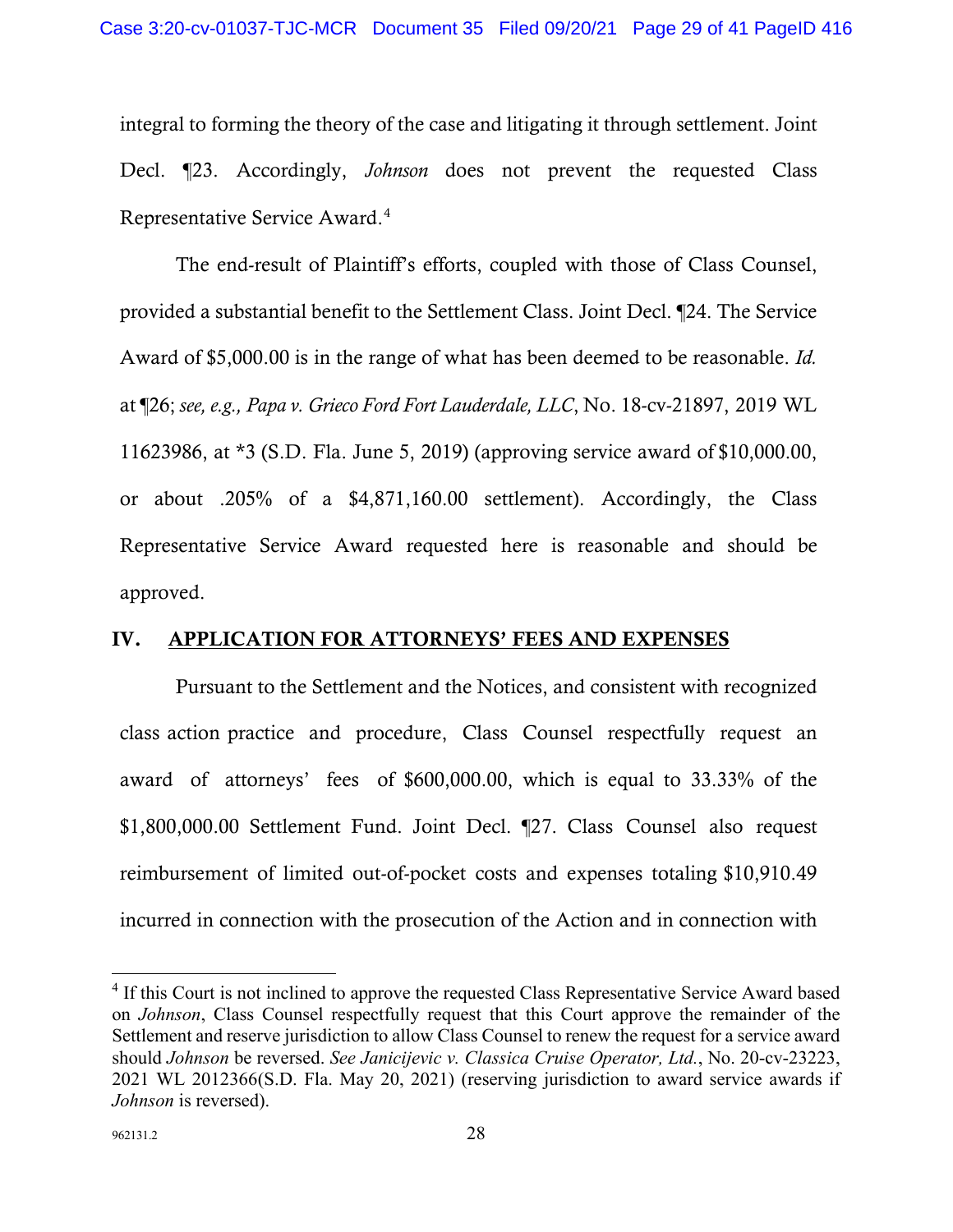the Settlement. *Id.* Class Counsel and Dollar General negotiated and reached agreement regarding attorneys' fees and costs only after reaching agreement on all other material Settlement terms. *Id*. The requested fee is within the range of reason under the factors listed in *Camden I Condo. Ass'n. v. Dunkle*, 946 F.2d 768 (11th Cir. 1991). For the reasons detailed herein, Class Counsel submit that the requested fee is appropriate, fair and reasonable and respectfully requests that it be approved by the Court.

# A. The Law Awards Class Counsel Fees from the Common Fund Created Through Their Efforts.

It is well established that when a representative party has conferred a substantial benefit upon a class, counsel is entitled to attorneys' fees based upon the benefit obtained. *Camden I*, 946 F.2d at 771; *Boeing Co. v. Van Gemert*, 444 U.S. 472, 478 (1980). The common benefit doctrine is an exception to the general rule that each party must bear its own litigation costs. "The doctrine serves the 'twin goals' of removing a potential financial obstacle to a plaintiff's pursuit of a claim on behalf of a class and of equitably distributing the fees and costs of successful litigation among all who gained from the named plaintiff's efforts.'" *Gevaerts*, No. 11:14-cv-20744, 2015 WL 6751061, at \*10 (quoting *In re Gould Sec. Litig*., 727 F. Supp. 1201, 1202 (N.D. Ill. 1989)). "The common benefit doctrine stems from the premise that those who receive the benefit of a lawsuit without contributing to its costs are 'unjustly enriched' at the expense of the successful litigant." *Gevaerts*, No. 11:14-cv-20744, 2015 WL 6751061, at \*10 (citing *Van Gemert*, 444 U.S. at 478). "As a result,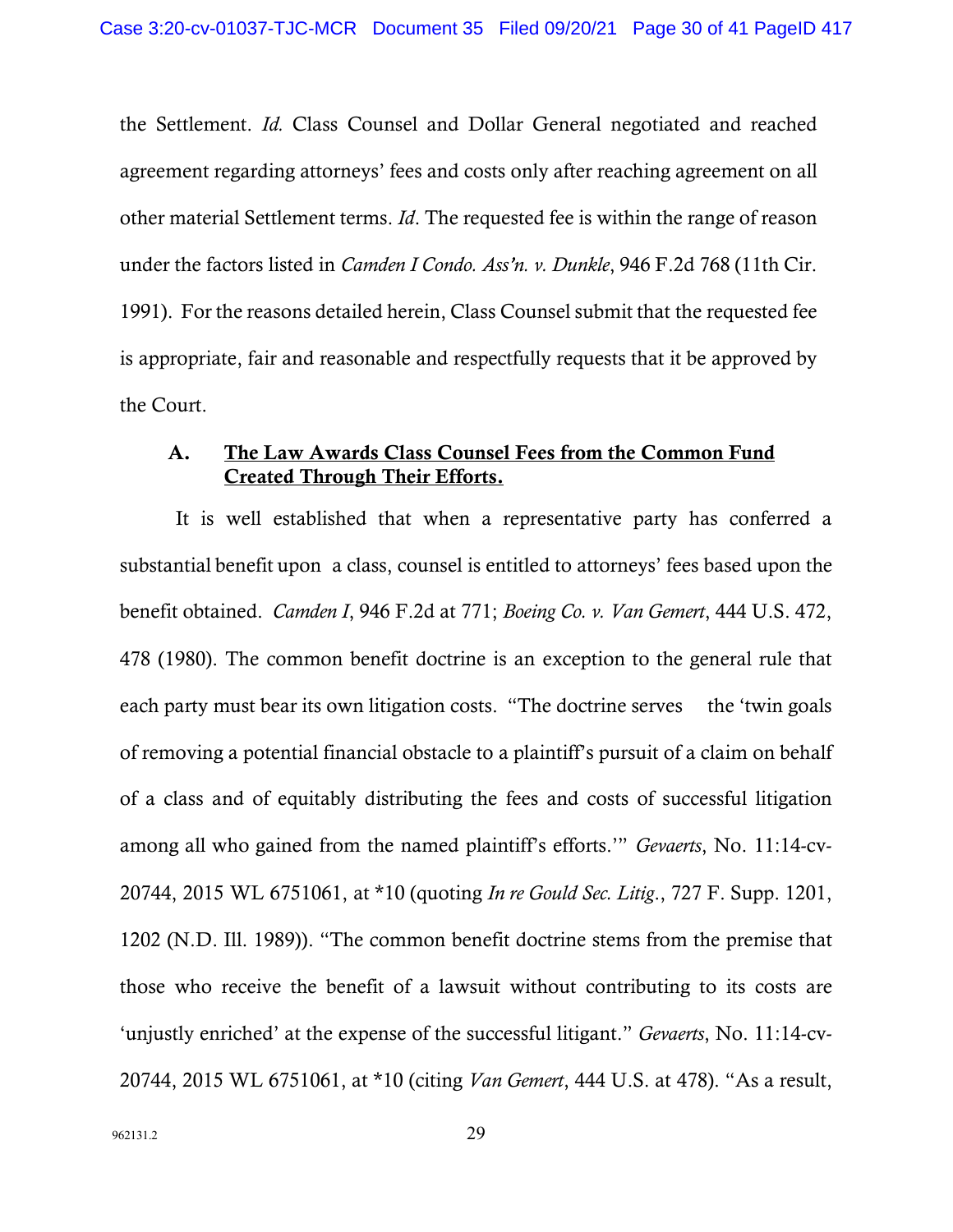the Supreme Court, the Eleventh Circuit, and courts in this District have all recognized that '[a] litigant or a lawyer who recovers a common fund for the benefit of persons other than himself or hisclient is entitled to a reasonable attorney's fee from the fund as whole.'" *Gevaerts*, No. 11:14-cv- 20744, 2015 WL 6751061, at \*10 (citations omitted); *see also Camden I*, 946 F.2d at 771 ("Attorneysin a class action in which a common fund is created are entitled to compensation for their services from the common fund, but the amount is subject to court approval."). Courts have also recognizedthat appropriate fee awards in cases such as this encourage redress for wrongs caused to entire classesof persons and deter future misconduct of a similar nature. *See Deposit Guar. Nat'l Bank v. Roper*,445 U.S. 326, 338-39 (1980). Adequate compensation promotes the availability of counsel for aggrieved persons.

In the Eleventh Circuit, class counsel are awarded a percentage of the funds obtained through a settlement. In *Camden I* – the controlling authority regarding attorneys' fees in common-fund class actions – the Eleventh Circuit held that "the percentage of the fund approach [as opposed to the lodestar approach] is the better reasoned in a common fund case. Henceforth in this circuit, attorneys' fees awarded from a common fund shall be based upon a reasonable percentage of the fund established for the benefit of the class." *Camden I*, 946 F.2d at 774.

 $962131.2$  30 The Court has discretion in determining the appropriate fee percentage. "There is no hard and fast rule mandating a certain percentage of a common fund which may be awarded as a fee because the amount of any fee must be determined upon the facts of each case." *Sunbeam*, 176 F.Supp. 2d at 1333 (quoting *Camden I*,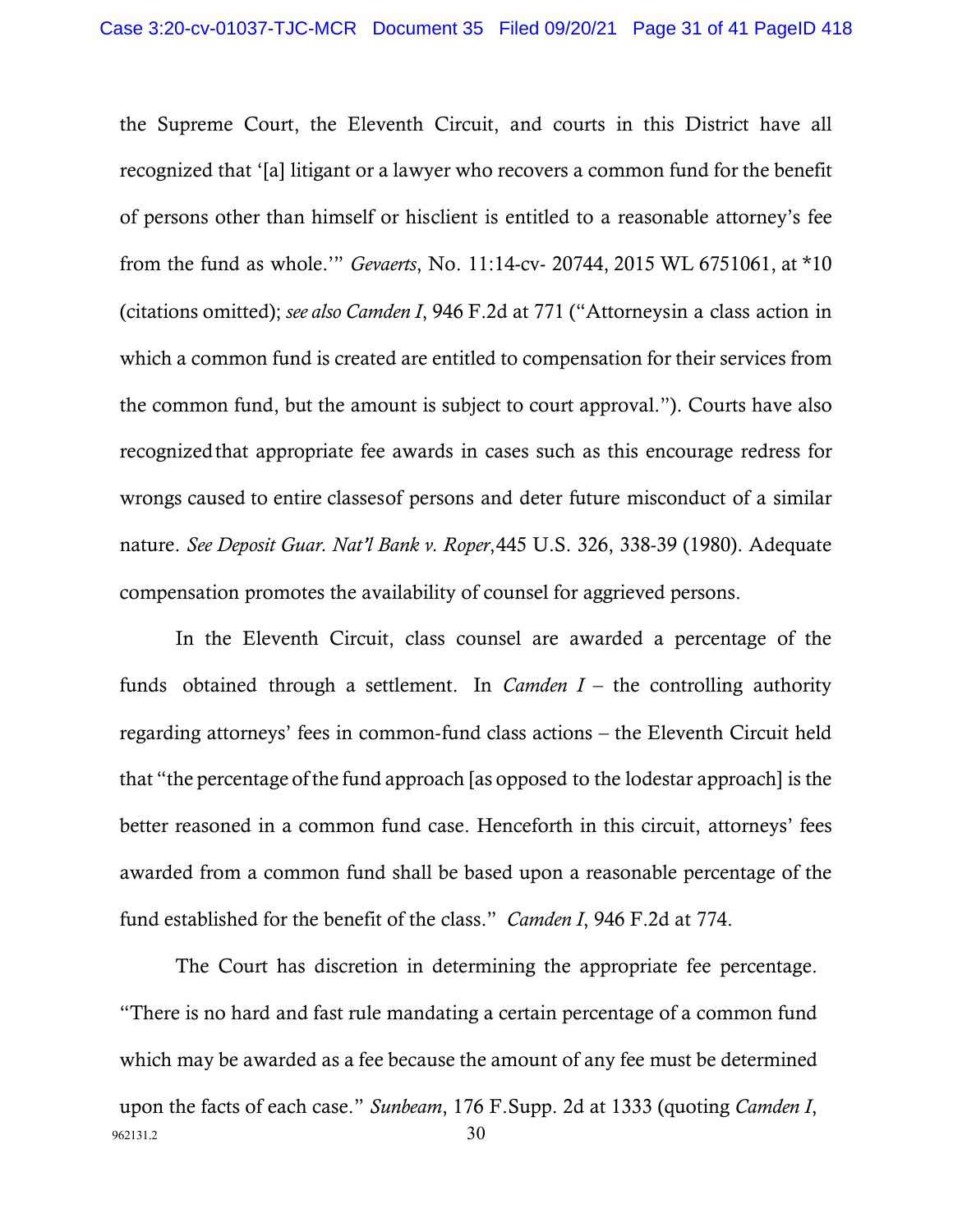946 F.2d at 774). Nonetheless, "[t]he majority of common fund fee awards fall between 20 percent to 30 percent of the fund" – though "an upper limit of 50 percent of the fund may be stated as a general rule." *Sunbeam*, 176 F. Supp. 2d at 1333 (quoting *Camden I*, 946 F.2d at 774-75); *see also Waters v. Int'l Precious Metals Corp*., 190 F.3d 1291 (11th Cir. 1999), *cert. denied*, 530 U.S. 1289 (2000) (approving fee award where the district court determined that the benchmark should be 30 percent and then adjusted the fee award higher in view of the circumstances of the case). Class Counsel's fee request falls within this accepted range.

# 1. Application of the *Camden I* Factors Supports the Requested Fee.

The Eleventh Circuit has provided a set of factors the Court should use

to determine areasonable percentage to award as an attorney's fee to class

counsel in class actions:

- (1) the time and labor required;
- (2) the novelty and difficulty of the relevant questions;
- (3) the skill required to properly carry out the legal services;
- (4) the preclusion of other employment by the attorney as a result of hisacceptance of the case;
- (5) the customary fee;
- (6) whether the fee is fixed or contingent;
- (7) time limitations imposed by the clients or the circumstances;
- (8) the results obtained, including the amount recovered for the clients;
- (9) the experience, reputation, and ability of the attorneys;
- (10) the "undesirability" of the case;
- (11) the nature and the length of the professional relationship with the clients;and
- (12) fee awards in similar cases.

*Camden I*, 946 F.2d at 772 n.3.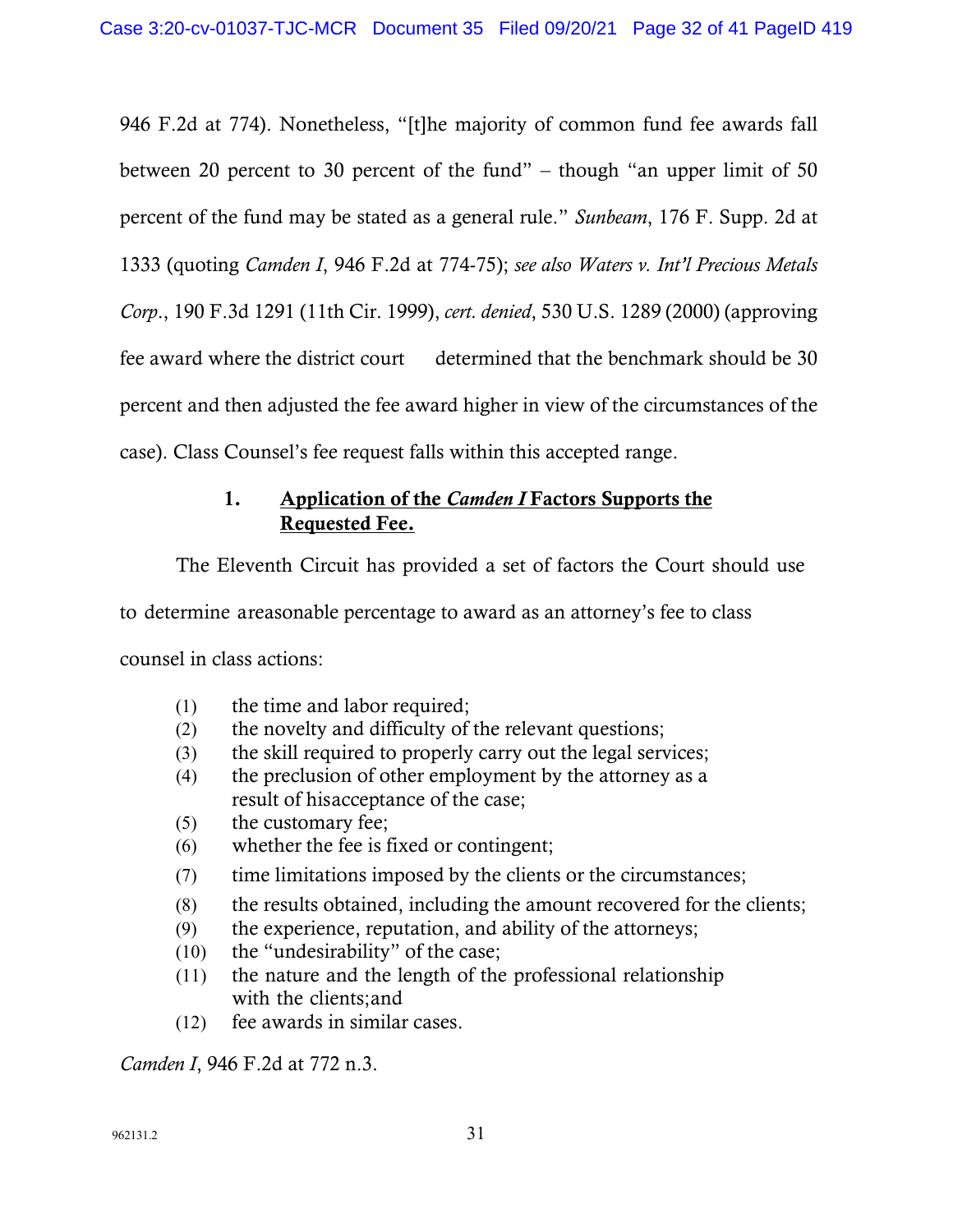These twelve factors are guidelines and are not exclusive. "Other pertinent factors are thetime required to reach a settlement, whether there are any substantial objections by class membersor other parties to the settlement terms or the fees requested by counsel, any non-monetary benefitsconferred upon the class by the settlement, and the economics involved in prosecuting a class action." *Sunbeam*, 176 F. Supp. 2d at 1333 (quoting *Camden I*, 946 F.2d at 775). In addition, the Eleventh Circuit has "encouraged the lower courts to consider additional factors unique to the particular case." *Camden I*, 946 F.2d at 775. Here, these factors support the requested fee.

# 2. The Claims Against Dollar General Required Substantial Time and Labor.

Prosecuting and settling these claims demanded considerable time and labor, making this fee request reasonable. Joint Decl. ¶28. The organization of Class Counsel ensured that the work was coordinated to maximize efficiency and minimize duplication of effort. *Id*. Class Counsel devoted substantial time to investigating the claims against Dollar General. *Id.* Class Counsel also expended resources researching and developing the legal claims at issue. *Id.* Substantial time and resources were also dedicated to conducting discovery. *Id*. Class Counsel reviewed documents produced by Dollar General. *Id*.

Settlement negotiations consumed additional time and resources. *Id.* at ¶29. The mediation session and subsequent settlement discussions required substantial preparation and damage analysis. *Id.* Finally, significant time was devoted to the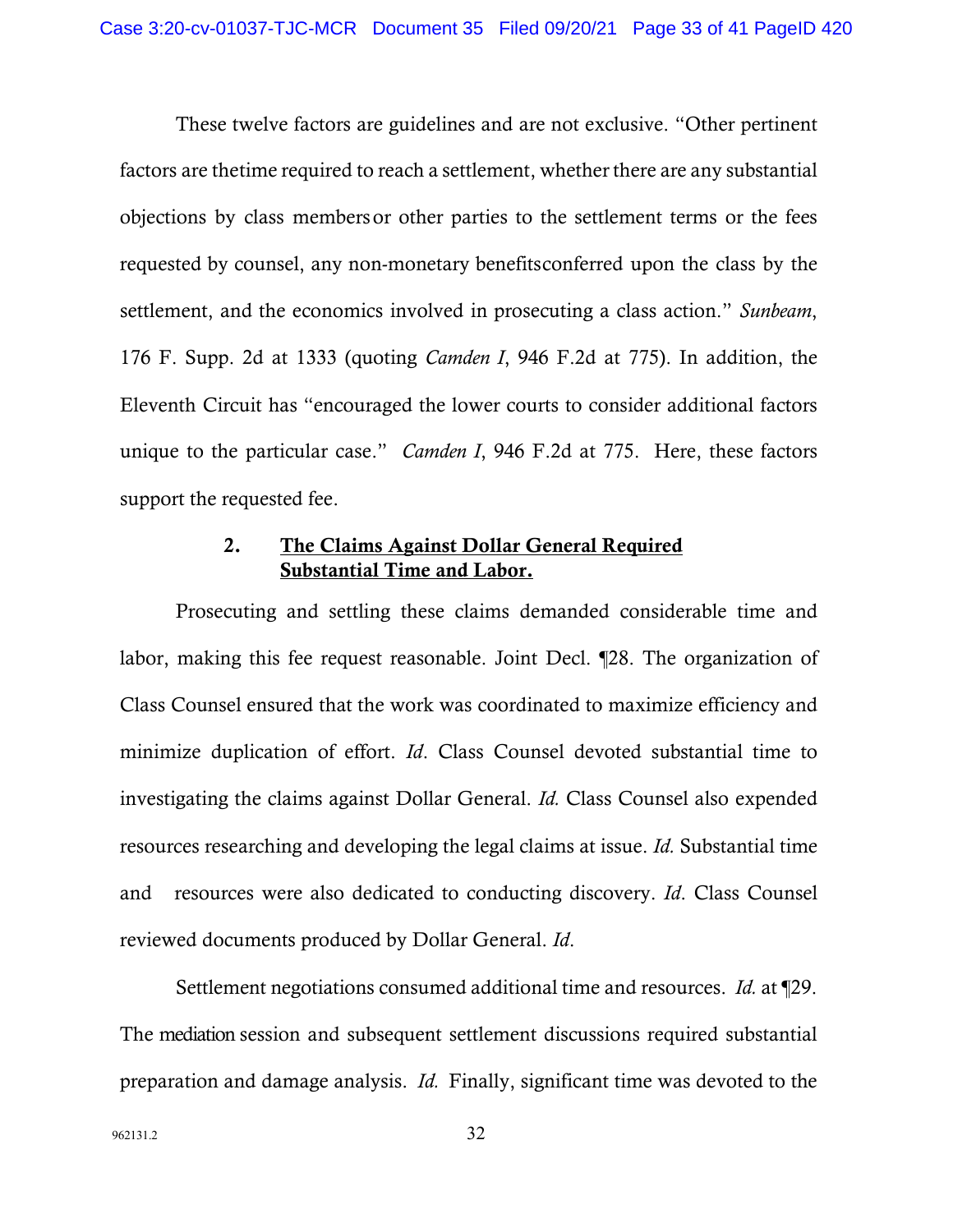negotiating and drafting of the Settlement Agreement and the preliminary approval process, and to all actions required thereafter pursuant to the Preliminary Approval Order. *Id.* All of this work consumed a substantial amount of time. *Id*. Class Counsel will also spend time with settlement administration after Final Approval. *Id.*

All told, Class Counsel's coordinated work paid dividends for the Settlement Class. *Id.* at ¶30. Each of the above-described efforts was essential to achieving the Settlement before the Court. *Id* at ¶31*.* The time and resources Class Counsel devoted to prosecuting and settling this Actionreadily justify the requested fee. *Id.*

# 3. The Issues Involved Were Novel and Difficult, and Required the Skill of Highly Talented Attorneys.

Class Counsel's legal work conferred a substantial benefit on the Settlement Class in the face of significant litigation obstacles. *Id.* at ¶ 38. Class Counsel's work required the acquisition and analysis of a significant amount of factual and legal information. *Id.*

In any given case, the skill of legal counsel should be commensurate with the novelty and complexity of the issues, as well as the skill of the opposing counsel. Litigation of this Action required counsel trained in class action law and procedure. Class Counsel possess these attributes, and their participation added value to the representation of this Settlement Class. *Id.* at ¶ 39.

962131.2 33 In evaluating the quality of representation by Class Counsel, the Court should also consider opposing counsel. *See Camden I*, 946 F.2d at 772 n.3; *Ressler*, 149 F.R.D.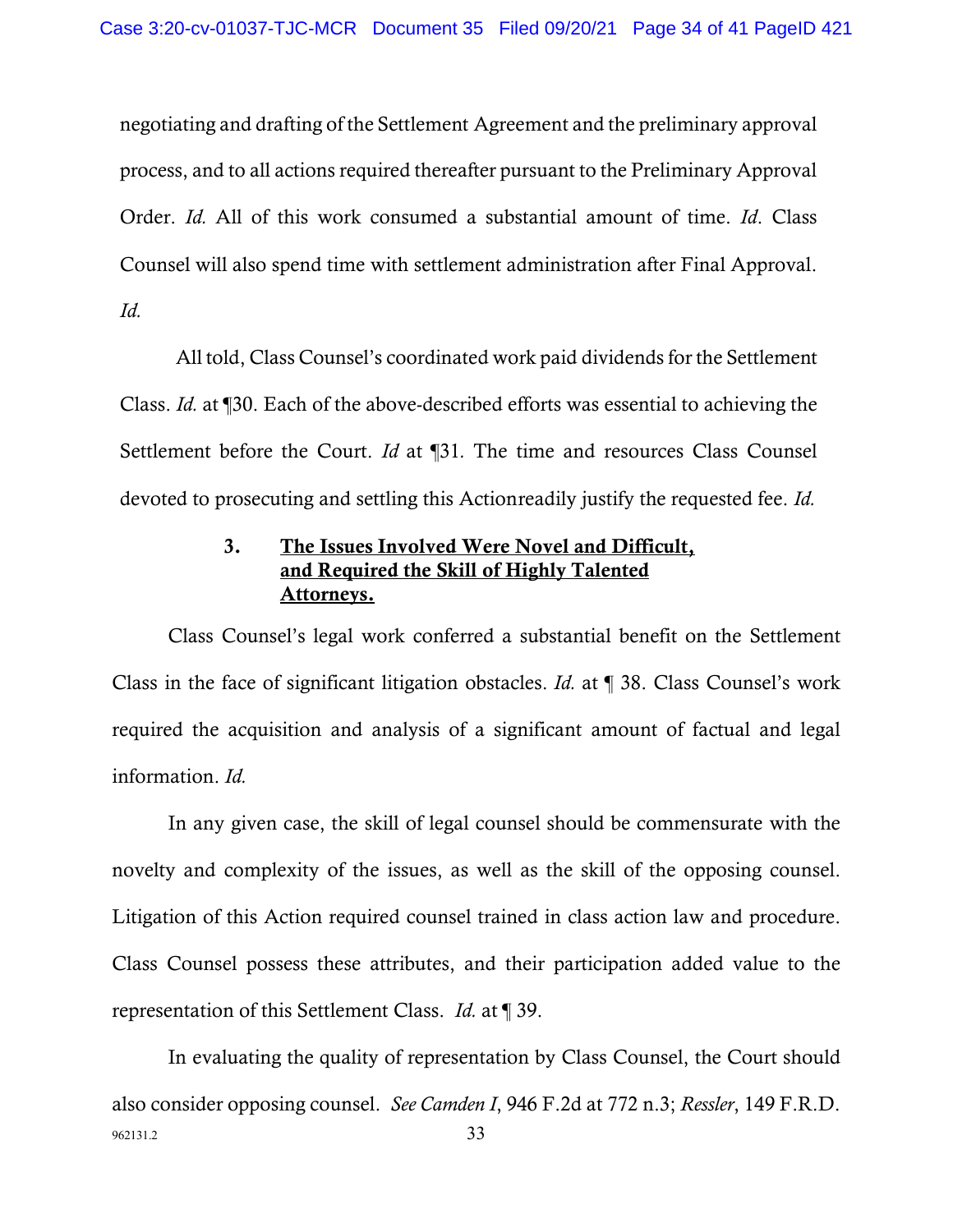at 654. Throughout the litigation, Defendants were represented by extremely capable counsel. *Id*. at ¶ 40. They were worthy, highly competent adversaries. *Id*.; *Walco Invs. v. Thenen*, 975 F. Supp. 1468, 1472 (S.D. Fla. 1997) (stating that "[g]iven the quality of defense counsel from prominent national law firms, the Court is not confident that attorneys of lesser aptitude could have achieved similar results").

#### 4. Class Counsel Achieved a Successful Result.

Given the significant litigation risks Class Counsel faced, the Settlement represents a successful result. Rather than facing years of costly and uncertain litigation, each Settlement Class Member will receive an immediate cash benefit. Joint Decl. ¶ 32. Additionally, Dollar General will refrain from the allegedly misleading labeling practice complained of in this lawsuit. *Id.* 

#### 5. The Claims Presented Serious Risk.

The Settlement is particularly noteworthy given the combined litigation risks. Joint Decl. ¶ 16. As discussed, Defendants raised substantial and meritorious defenses. Consideration of the "litigation risks" factor under *Camden I* "recognizes that counsel should be rewarded for taking on a case from which other law firms shrunk. Such aversion could be due to any number of things, including social opprobrium surrounding the parties, thorny factual circumstances, or the possible financial outcome of a case. All of this and more is enveloped by the term 'undesirable.'" *Sunbeam*, 176 F. Supp. 2d at 1336. Further, "[t]he point at which plaintiffs settle with defendants . . . is simply not relevant to determining the risks incurred by their counsel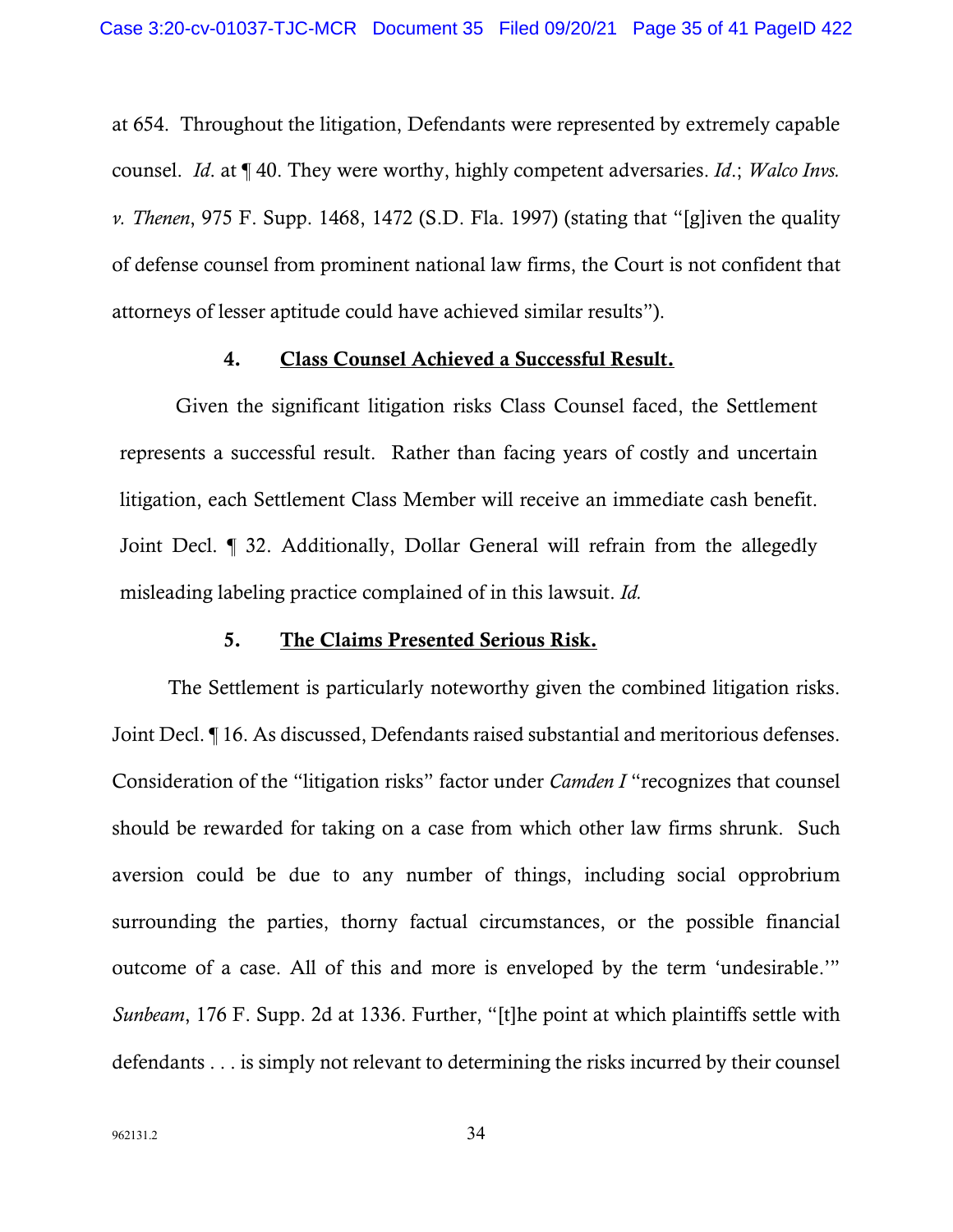in agreeing to represent them." *Skelton v. General Motors Corp*., 860 F.2d 250, 258 (7th Cir. 1988).

Further, "[t]he point at which plaintiffs settle with defendants . . . is simply not relevant to determining the risks incurred by their counsel in agreeing to represent them." *Skelton v. General Motors Corp*., 860 F.2d 250, 258 (7th Cir. 1988). "Undesirability" and relevant risks must beevaluated from the standpoint of class counsel as of the time they commenced the suit – not retroactively, with the benefit of hindsight. *Lindy Bros. Builders, Inc. v. American Radiator & Standard Sanitary Corp*., 540 F.2d 102, 112 (3d Cir. 1976); *Walco*, 975 F. Supp. at 1473.

Prosecuting the Action was risky from the outset. Joint Decl. ¶ 16. Defendants were confident in their opposition to Plaintiff's claims. Given these risks, the \$1,800,000.00 cash recovery obtained through the Settlement is substantial in light of the complexity of the litigation and the significant risks and barriers that loomed in the absence of Settlement. Any of these risks could easily have impeded, if not altogether derailed, Plaintiff's and the Settlement Class' successful prosecution of these claims.

962131.2 35 The recovery achieved by this Settlement must be measured against the fact that any recovery by Plaintiff and Settlement Class Members through continued litigation could only havebeen achieved if: (i) Plaintiff was able to certify a class and establish liability and damages at trial;and (ii) the final judgment was affirmed on appeal. The Settlement is an extremely fair and reasonable recovery for the Settlement Class in light of Dollar General's defenses, as well as given the challenging and unpredictable path of litigation Plaintiff and the certified class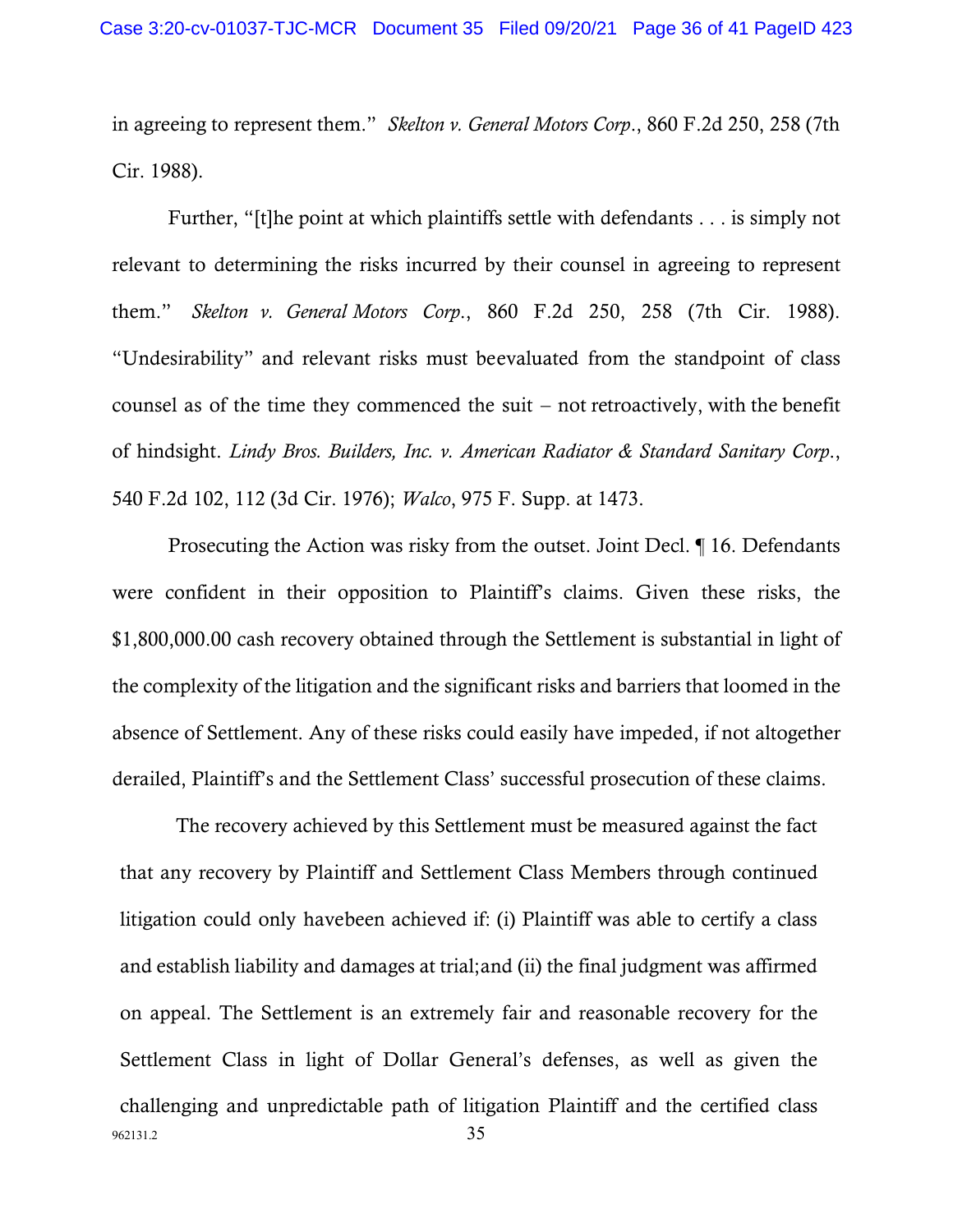would have faced absent the Settlement. Joint Decl. ¶33.

# 6. Class Counsel Assumed Considerable Risk to Pursue This Action on a Pure Contingency Basis.

In undertaking to prosecute this case on a contingent fee basis, Class Counsel assumed a significant risk of nonpayment or underpayment. Joint Decl. ¶ 34. That risk warrants an appropriate fee. Indeed, "[a] contingency fee arrangement often justifies an increase in the award of attorney's fees." *Sunbeam*, 176 F. Supp. 2d at 1335 (quoting *Behrens*, 118 F.R.D. at 548); *Ressler*, 149 F.R.D. at 656 ("Numerous cases recognize that the attorney's contingent fee risk is an important factor in determining the fee award.").

Public policy concerns – in particular, ensuring the continued availability of experienced and capable counsel to represent classes of injured plaintiffs holding small individual claims – support the requested fee. Joint Decl. ¶33. In the Court's words:

Attorney's risk is "perhaps the foremost factor" in determining an appropriate fee award. Indeed "[a] contingency fee arrangement often justifies an increase in the award of attorneys' fees"… Without the "bonus" from a contingency arrangement, "very few lawyers could take on the representation of a class client given the investment of substantial time, effort, and money, especially in light of the risks involved in recovering nothing."

*Wave Lengths Hair Salons of Fla.*, 2019 U.S. Dist. LEXIS 239523, at \*43-44.

The progress of the Action shows the inherent risk faced by Class Counsel in accepting and prosecuting the Action on a contingency fee basis. Class Counsel remains completely uncompensated for the time invested in the Action, in addition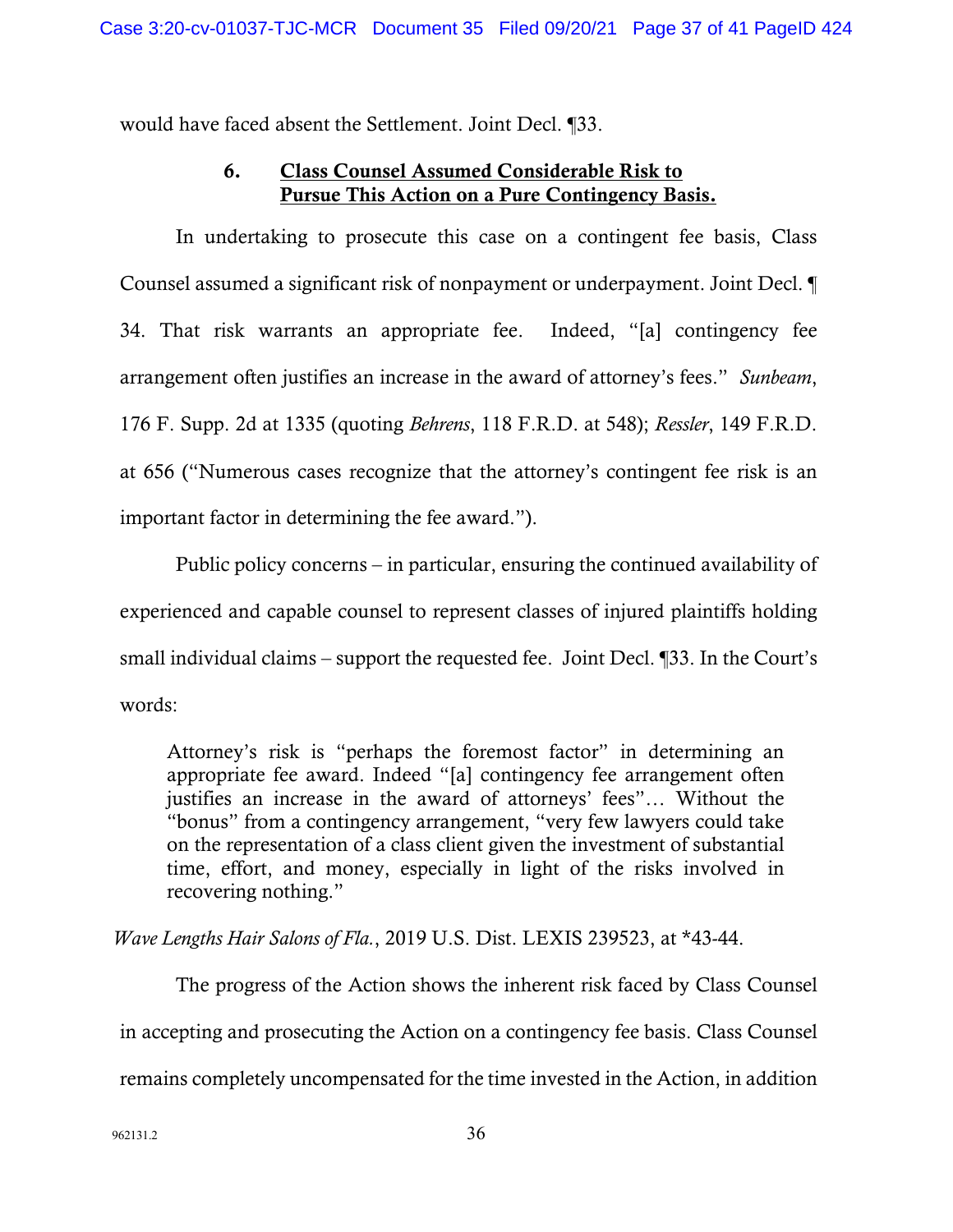to the substantial expenses they have advanced. Joint Decl. ¶36. There can be no dispute that this case entailed substantial risk of nonpayment for Class Counsel.

## 7. The Requested Fee Comports with Fees Awarded in Similar Cases.

The fee sought here is within the range of fees typically awarded in similar cases in the Eleventh Circuit and in its district courts. *See, e.g.*, *Atkinson v. Wal-Mart Stores, Inc.*, Case No. 08-cv-691, 2011 U.S. Dist. LEXIS 150274, 2011 WL 6846747, at \*6 (M.D. Fla. Dec. 29, 2011) (approving class settlement with onethird of maximum common fund apportioned as attorneys fees); *In re Home Shopping Network Sec. Litig.*, No. 87-428-Civ-T-13(A) (M.D. Fla. Oct. 15, 1991) (awarding 33%); *In re Checking Account Overdraft Litig.*, No. 1:09-MD-02036-JLK, 2020 WL 4586398, at \*16 (S.D. Fla. Aug. 10, 2020) (awarding a 35% fee); *Morgan v. Public Storage*, 301 F. Supp. 3d 1237, 1257-58 (S.D. Fla. 2016) (awarding 33.33%); *Legg v. Laboratory Corp. of Am.*, No. 14-cv 61543-RLR, 2016 WL 3944069, at \*3 (S.D. Fla. Feb. 18, 2016) (awarding one-third of gross recovery for attorneys' fees, plus expenses); *Reyes v. ATT&T Mobility Servs., LLC*, No. 10-20837-Civ-COOKE, 2013 WL 12219252, at \*3 (S.D. Fla. June 21, 2013) (awarding one-third of the total maximum settlement fund); *Wolff v. Cash 4 Titles*, No. 03-22778-CIV, 2012 WL 5290155, at \*5-6 (S.D. Fla. Sept. 26, 2012) ("The average percentage award in the Eleventh Circuit mirrors that of awards nationwide—roughly onethird.") (citing Circuit case law and listing Middle and Southern District of Florida attorneys' fees awards); *In re: Terazosin Hydrochloride Antitrust Litigation*, No. 99-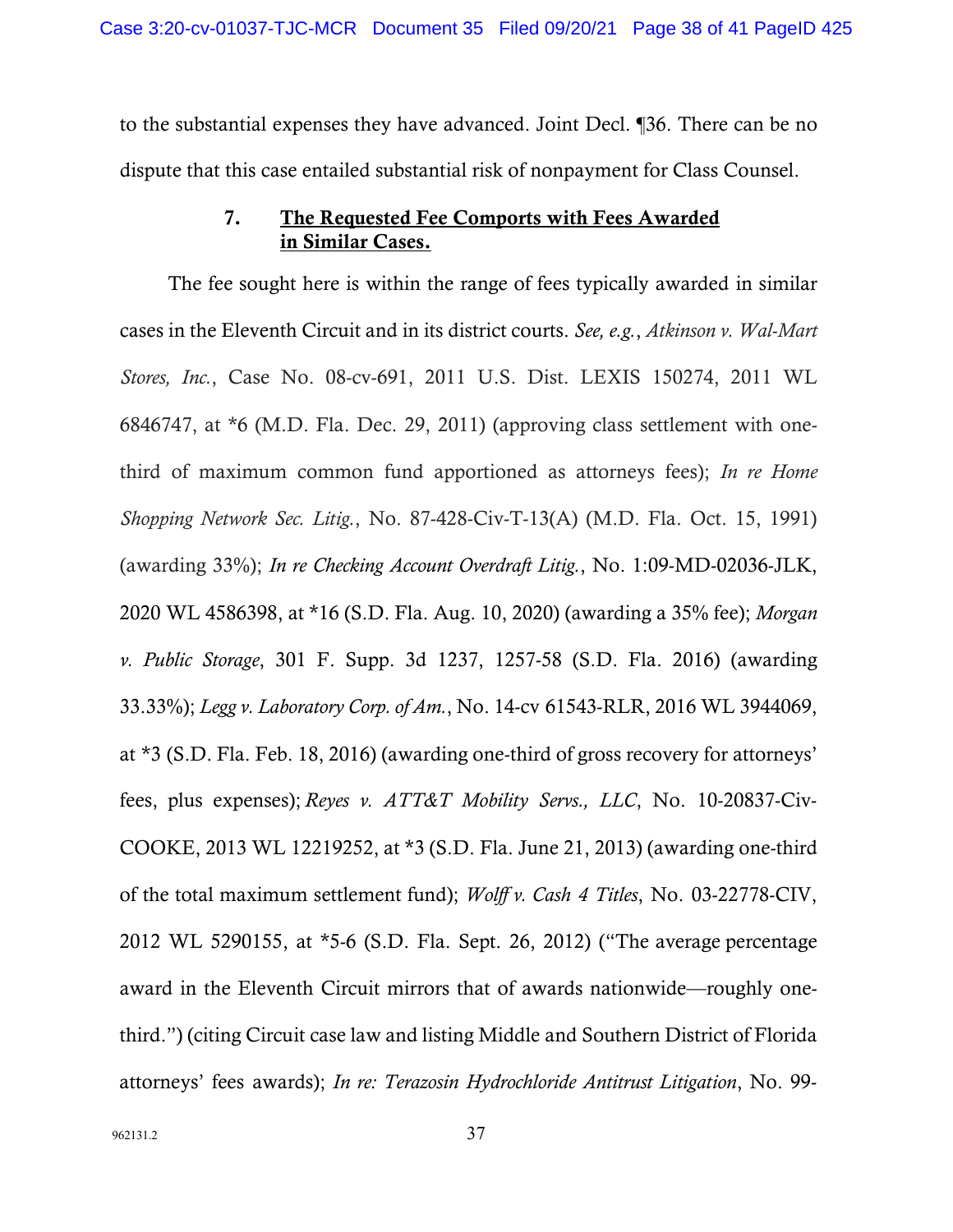1317-MDL-Seitz, 2005 U.S.Dist. LEXIS 43082, at \*20-21 (S.D. Fla. April 19, 2005) (awarding fees of 33.33 % of settlement);*Gutter v. E.I. Dupont De Nemours & Co.*, No. 95-2152-Civ-Gold, 2003 U.S. Dist. LEXIS 27238,at \*12-13 (S.D. Fla. May 30, 2003) (awarding fees of 33.33 % of settlement); *Tapken v. Brown*, No. 90- 0691-CIV-Marcus, 1995 U.S. Dist. LEXIS 22931, at \*11-12 (S.D. Fla. 1995) (33% of \$10 million settlement); *see also Swift v. BancorpSouth Bank*, No. 1:10-cv-00090- GRJ, 2016 WL 11529613, at \*13 (N.D. Fla. July 15, 2016) (awarding fees of 35%); *Waters v. Int'l Precious MetalsCorp.*, 190 F.3d 1291 (11th Cir. 1999) (affirming fee award of 33.33 % of settlement).

Class Counsel's fee request also falls within the range of the private marketplace, where contingency fee arrangements often approach or equal forty percent of any recovery. *See In re Cont'l Ill. Sec. Litig.,* 962 F.2d 566, 572 (7th Cir. 1992) ("The object in awarding a reasonable attorneys' fee . . . is to simulate the market."); *RJR Nabisco, Inc. Sec. Litig*., Fed. Sec. L. Rep. (CCH) ¶ 94, 268  $(S.D.N.Y. 1992)$  ("[W]hat should govern [fee] awards is . . . what the market pays in similar cases"). And, "[i]n tort suits, an attorney might receive one-third of whatever amount the Plaintiff recovers. In those cases, therefore, the fee is directly proportional to the recovery." *Blum v. Stenson*, 465 U.S. 886, 904 (1984) (Brennan, J., concurring). Consequently, the attorneys' fee requested is appropriate and should be awarded.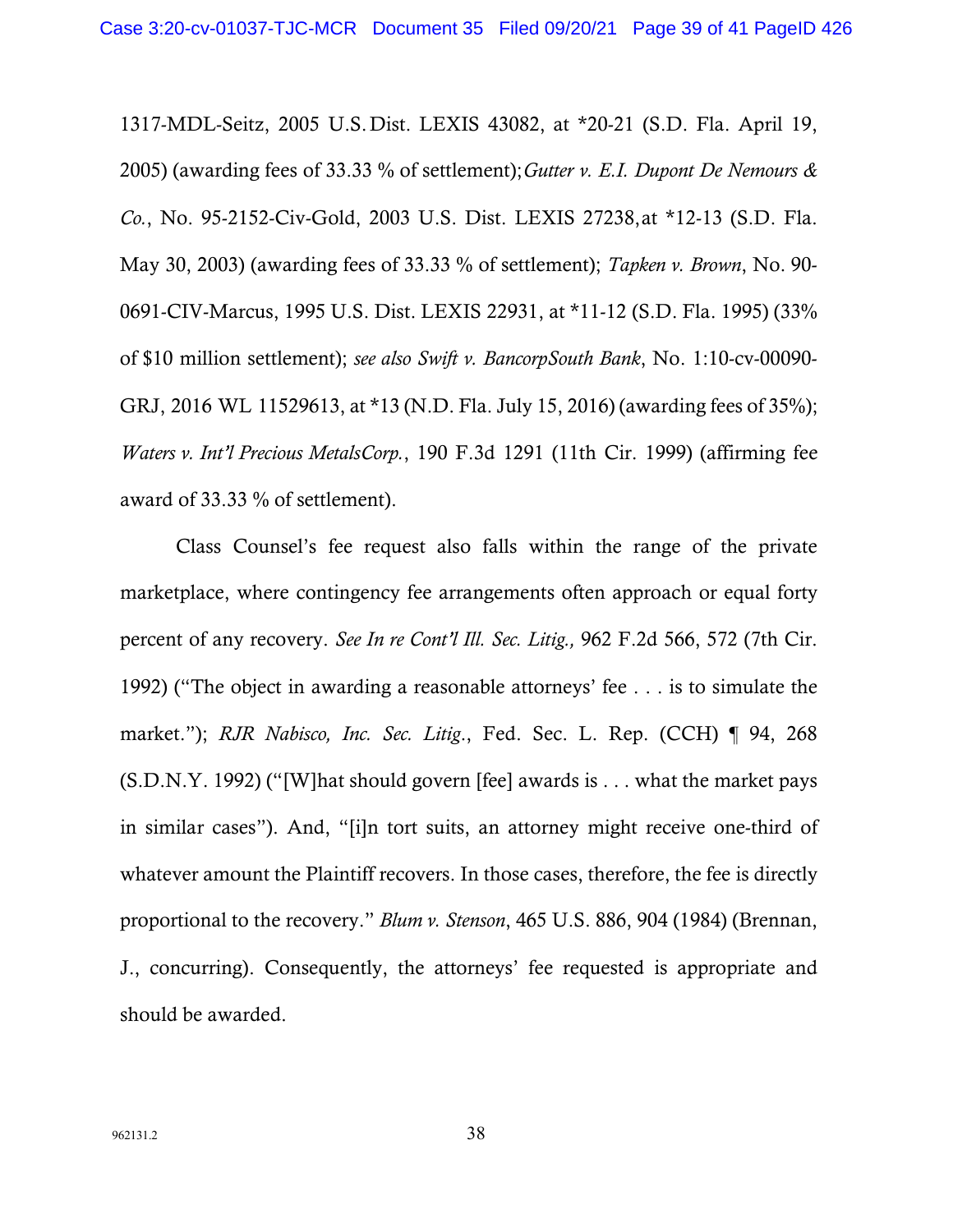### 8. The Expense Request Is Appropriate.

Class Counsel also request reimbursement for a total of \$10,910.49 in litigation expenses. Joint Decl. ¶37. This sum corresponds to certain actual out-of-pocket costs and expenses that Class Counsel necessarily incurred and paid in connection with the prosecution of the Action andthe Settlement. *Id.* Specifically, these costs and expenses consist of filing fees, process server fees, pro hac vice applications, mediator's fees and expenses, and legal research. *Id.* These out- of-pocket expenses were reasonably and necessarily incurred and paid in furtherance of the prosecution of this Action. *Id.*

## V. CONCLUSION

The Settlement with Dollar General securing \$1,800,000.00 in cash compensation for the benefit ofthe Settlement Class represents an excellent result given the obstacles confronted in this Action. The Settlement more than satisfies the fairness, reasonableness and adequacy standard of Rule 23(e)(2), as well as the class certification requirements of Rules 23(a) and (b)(3). Further, Class Counsel's application for fees and expenses is reasonable under all the circumstances. The request satisfies the guidelines of *Camden I* given the results achieved, the notable litigation risks, the extremely complicated nature of the factual and legal issues, and the time, effort and skill required to litigate claims of this nature to a satisfactory conclusion.

962131.2 39 Accordingly, Plaintiff and Class Counsel respectfully request that this Court (1) grant Final Approval of the Settlement*;* (2) certify for settlement purposes the